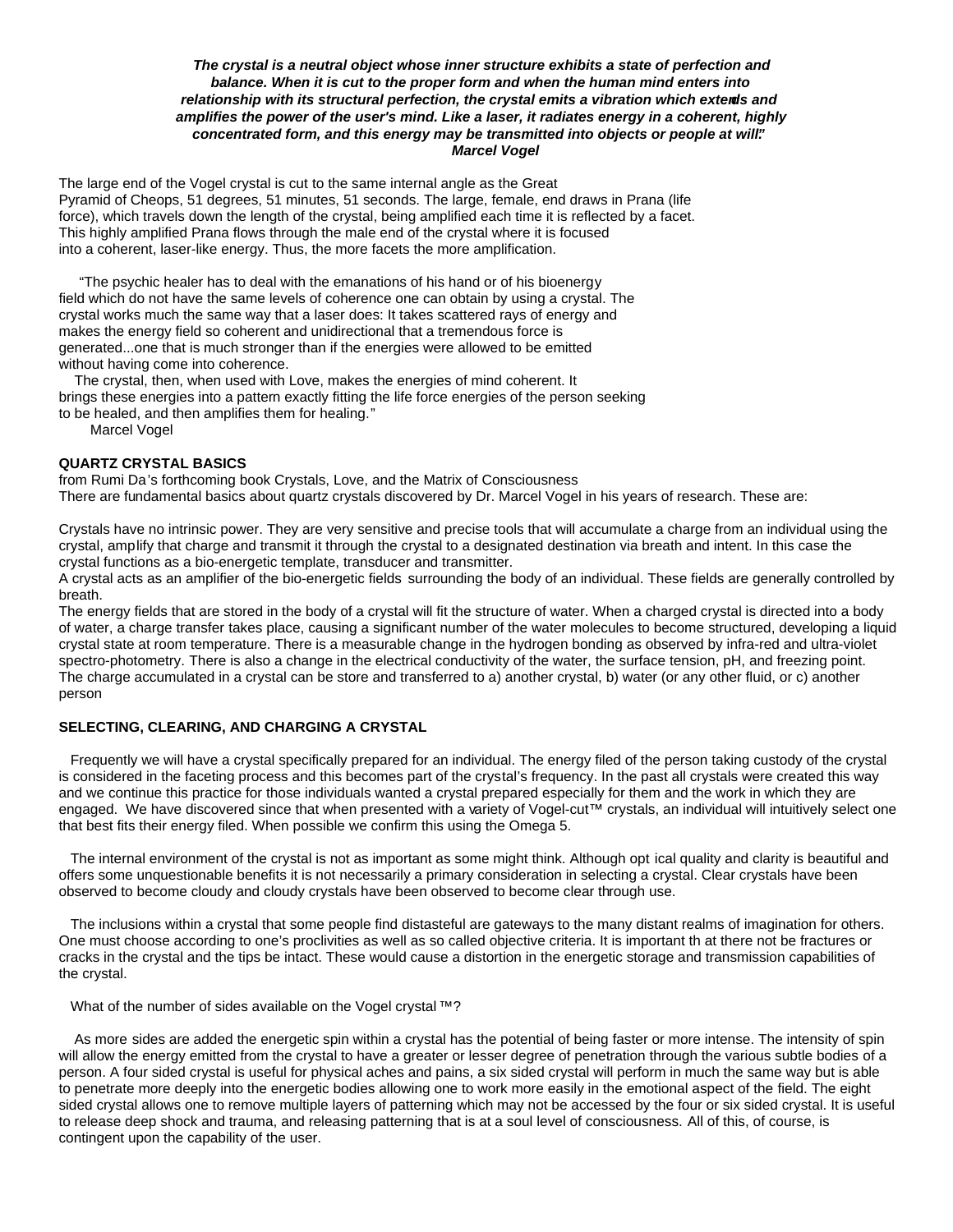In common use at this time are twelve sided healing crystals. Crystals with a greater number of sides may have special applications for various individuals, but it must be underst ood that more is not necessarily better. It is different and useful depending upon the need and intent. Sometimes a weaker field can have a more profound effect. The needs of the client must be considered.

 Often people think that if they have a crystal with a very high number of sides, this is better. Not necessarily so. Sometimes these choices are made from a limited ego or personality perspective without any consideration as to use. Why do you choose to use a crystal in a given situation? Why use a crystal at all? What is your intent? Frequently we are not aware of our specific intent. When dealing with the amplified and cohered forces that can be produced using a Vogel-cut™ crystal, awareness of our intent is very important. One intent of our teaching work at Lifestream Associates is to provide information with which informed decisions and choices can be made.

 When you first acquire any crystal it needs to be cleared of any influences that might be harmful or limiting to you. Over years of research two basic methods have been found to be effective in clearing a crystal. The first is to use a de-magnetizer. These are usually available from Radio Shack. The field generated by this instrument will strip a crystal completely. A preferable method is to use your own breath and consciousness.

 To release or clear the energies in a crystal, hold the tips of the crystal between the thumb and second finger of your dominant hand. With you non-dominant hand hold opposing sides on the body of the crystal . Slowly breathe in with the thought to clear the crystal of any harmful or limiting influences. When the breath is full inhaled, hold for one or two seconds and then forcefully exhale the breath in a short burst or pulse. The process of pulsing is somewhat like sneezing or a single round of the yogic breath of fire or kabalabathi.

Repeat this process for each pair or faces on the body of the crystal.

 When a crystal is too large to hold in your hand, simply hold an image of the crystal in your m ind's eye, breathe in with the intent to clear it and pulse the breath as described above. This can be done over any distance although a certain degree of mastery and confidence is required. Slowly, slowly one can release conventional ideas of time and space.

 To charge your crystal, hold it in your dominant hand and roll or rotate it clockwise (to the right) while at the same time squeezing each of the facets of the body of the crystal. In a short time the surface of the crystal will begin to feel som ewhat sticky. This is a superficial piezo-electric charge build up.

 When this primary charge has been induced, hold the crystal with your index finger over the tip, if possible. Have the more acute angled tip pointing away from you. Draw in the breath with the intent of filling the crystal with all the Love in your He art and pulse the breath. The pulsing action of the breath transfers the energy into the crystal and a fragment of consciousness occupies the lattice space within the crystal. The basic carrier wave and cohering factor of your consciousness is Love. Once this is done, another more specific frequency can be added onto the basic carrier wave.

### **Abstract**

 Marcel Joseph Vogel (1917 - 1991) was a research scientist for IBM's San Jose facility for 27 years. He received numerous patents for his inventions during this time. Among these was the magnetic coating for the 24" hard disc drive systems still in use. His areas of expertise were phosphor technology, liquid crystal systems, luminescence, and magnetics.

 In the 1970's Marcel did pioneering work in man-plant communication experiments. This led him to the study of quartz crystals and the creation of a faceted crystal that is now known as the Vogel-cutTM crystal. The Vogel-cutTM crystal is an instrument that serves to store, amplify, convert, and cohere subtle energies.

 Marcel's research into the therapeutic application of quartz crystals led him to the investigation of the relationship between crystals and water. He discovered that he could structure water by spinning it around a tuned crystal, altering many of the characteristics of the water and converting it into an information storage system.

### **1: Introduction**

 This article presents an overview of the work of Marcel Vogel. It is not a technical paper, but rather a presentation of possibili ties as demonstrated in the life and work of one man.

 Marcel spent the last 17 years of his life doing pioneering research into the relationship between quartz crystals and water. In retrospect it seems that his entire life brought him to this work. In 1984, after almost 27 years as an IBM senior research scientist, Marcel retired and created his own laboratory, Psychic Research, Inc. The lab was dedicated to the study of subtle forces and energies that radiate from the body of living forms. It was his intent to quantify these forces and build a systematic language of identification for these energies which have most often been labeled and dismissed as "metaphysical". Among his projects were:

- 1) the structuring of water for purification purposes
- 2) the structuring of wines to rapidly age them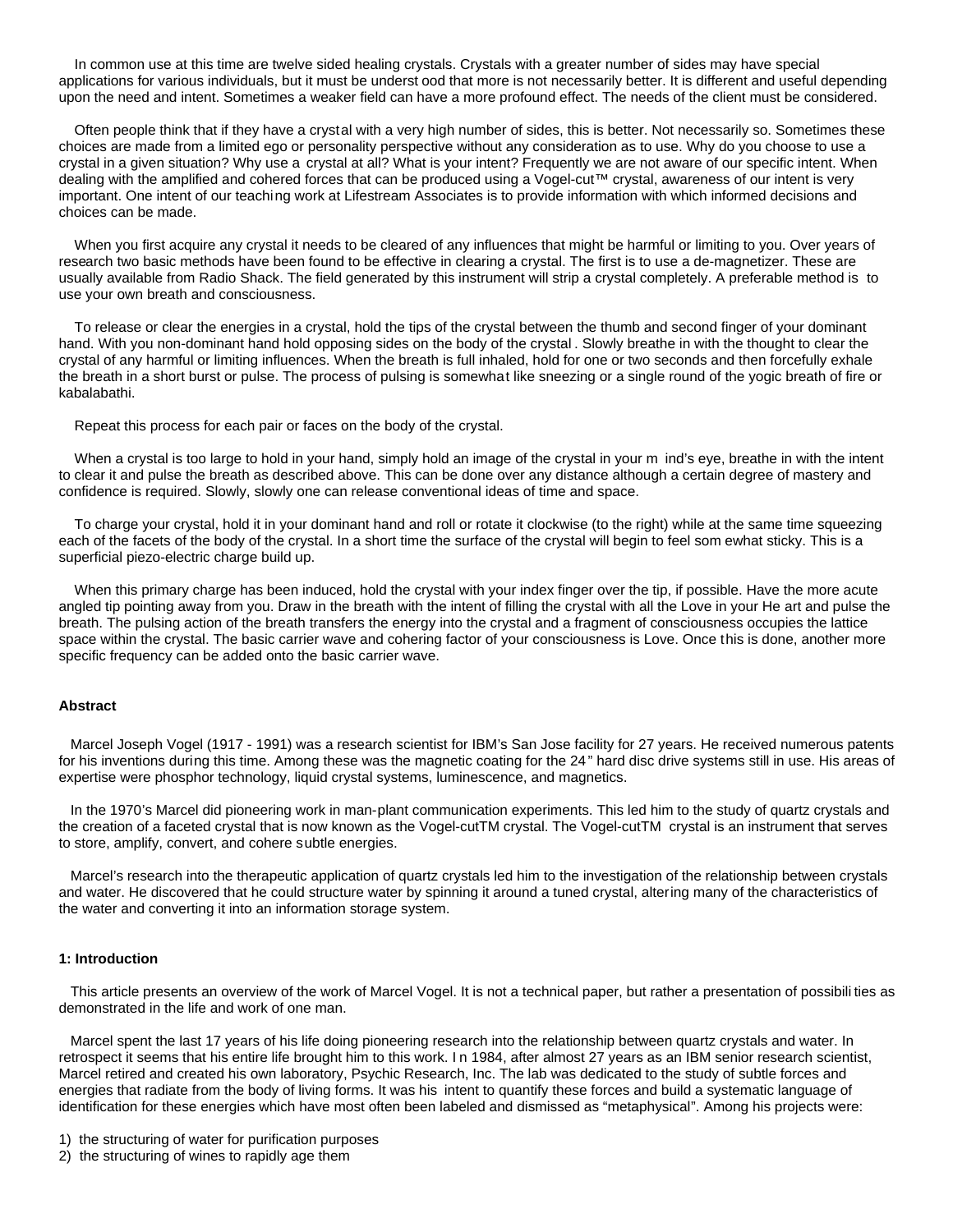- 3) the measurement of energy fields around a crystal
- 4) the therapeutic application of crystals and crystal devices

When visiting his laboratory in San Jose, California, one would find some rather sophist icated scientific equipment inside of what seemed to be a rather ordinary industrial and office complex. In one room there was an electron scanning microscope. Another room was virtually filled with a Zeiss Ultraphot microscope. It had over two hundred acc ompanying objectives and many applications – dark field, right field, interference microscopy, the use of a contrasting chamber and polarized light microscopy. All of this was attached to a camera, computer, and video display system. The Zeiss, which Marcel assembled during his 27 years at IBM, was used to detect (among other things) magnetic defects and errors. This was more than \$500,000. worth of equipment donated by IBM to Marcel at the time of his retirement.

In another room of the laboratory was a Cary Model 15 spectrophotometer and other incidental equipment. Some was donated by the Stanford Research Institute while others were obtained through grants from the Arthritis Foundation.

In yet another room one could find a radionic instrument known as the Omega 5. This device was used to study the fields seemingly undetectable by the otherwise impressive standard scientific equipment.

 Through his research Marcel hoped to prove that science and metaphysics are intrinsically compatible. How did he come to this work and what did he discover?

### **2: Background**

 Marcel Joseph Vogel was born April 14, 1917, in San Francisco. As a child he suffered from respiratory difficulties and at the age of six had a near death experience -- he was officially pronounced dead of double lobar pneumonia. So profound was the impact of this experience that it was very difficult for the young Marcel to return to the so called "normalcy" of childhood. In fact, he never did. He claimed that at this time he experienced a light and a sense of love and well being that was over- whelming. Physical plane life seemed pale in comparison leaving him, even at such a young age, to question the meaning of life.

 From the age of six he became increasingly interested in the study of the fireflies that he saw in his back yard. He wanted to know how this little insect could emit such a light.

 He applied this insatiable curiosity to himself as well. Each day he would walk to early morning Mass and in the quietness of prayer ask the question "Why am I here? What is t he purpose of my life?"

 After six years he heard a voice in his mind say "You will be a phosphor chemist. You will do pioneering work in luminescence. You will write a book and create your own business." Quite a tall order for a young man of eleven years!

 He and his father, Joseph, built a laboratory in the back of their home and young Marcel set about attempting to duplicate the chemical that made the fireflies in his backyard glow. At the age of twelve he had synthesized the chemical compound 3-aminophthalaz-1-4 dione. This compound, when mixed in water with potassium ferro-cyanide and hydrogen peroxide, produces a chemiluminescence that matches the light of the firefly. He continued to try to make a set of phosphors that would produce ligh t in a tubular form. This was before the advent of fluorescent lights, but Marcel had seen a white powder of phosphor, in a tube, that would convert the ultra-violet radiation in the tube into a visible form – visible light. This was his main area of inte rest and even as a grammar school student he visited the Mechanics Institute and translated, from the German, original articles on phosphor chemistry. He then set about duplicating the outlined experiments in his own amateur laboratory.

 Marcel had synthesized and manufactured a set of phosphors before he was fifteen years old. His vision, at this early age, was that the proper phosphor system would be a rare earth phosphor. The cation, or positively charged ion would be composed of a rare earth compound like Europium, and the anion, or negatively charged ion would consist of a tungstate or silicate structure. These ideas came from the translated scientific papers that were published in the "Analan der Physik" and other German scientific publications of the time. His objective before going to college, based on the answer to his years of prayer from the ages of six to twelve, was to become of phosphor chemist. He was able to see the blending of chemistry and physics that would bring about the advent of solid state physics. As was the case throughout his life, Marcel wanted to be on the forefront of what, in his vision, was the science of the future.

 Throughout his high school and college years Marcel systematically researched all the existing publications and papers in the field of luminescence. There were no courses available so he had to teach himself. He majored in chemistry and physics at the University of San Francisco, working at night to fund his education Unfortunately, due to deteriorat ing health, he was unable to graduate with his class. From 1940 his education was completed privately with Doctor Peter Pringsheim. The two met when Doctor Pringsheim, a German refugee professor, was attempting to find information about luminescence at th e university library. The librarian referred him to a young student, Marcel Vogel, who had apparently read everything in the library on the subject and would be of more value to him than the librarian. Two years later the two men jointly published The Luminescence of Liquids and Solids and their Practical Application (Wiley Interscience-1943). This book has since gone through three editions and was translated into German in 1953. It is currently out of print.

 After the publication of the book, Vogel Luminescence Corporation was formed. From 1944 to 1957 Marcel pioneered in the manufacture of fluorescent bulletin paints for outdoor signs and billboards. He created a complete set of artist media fluorescents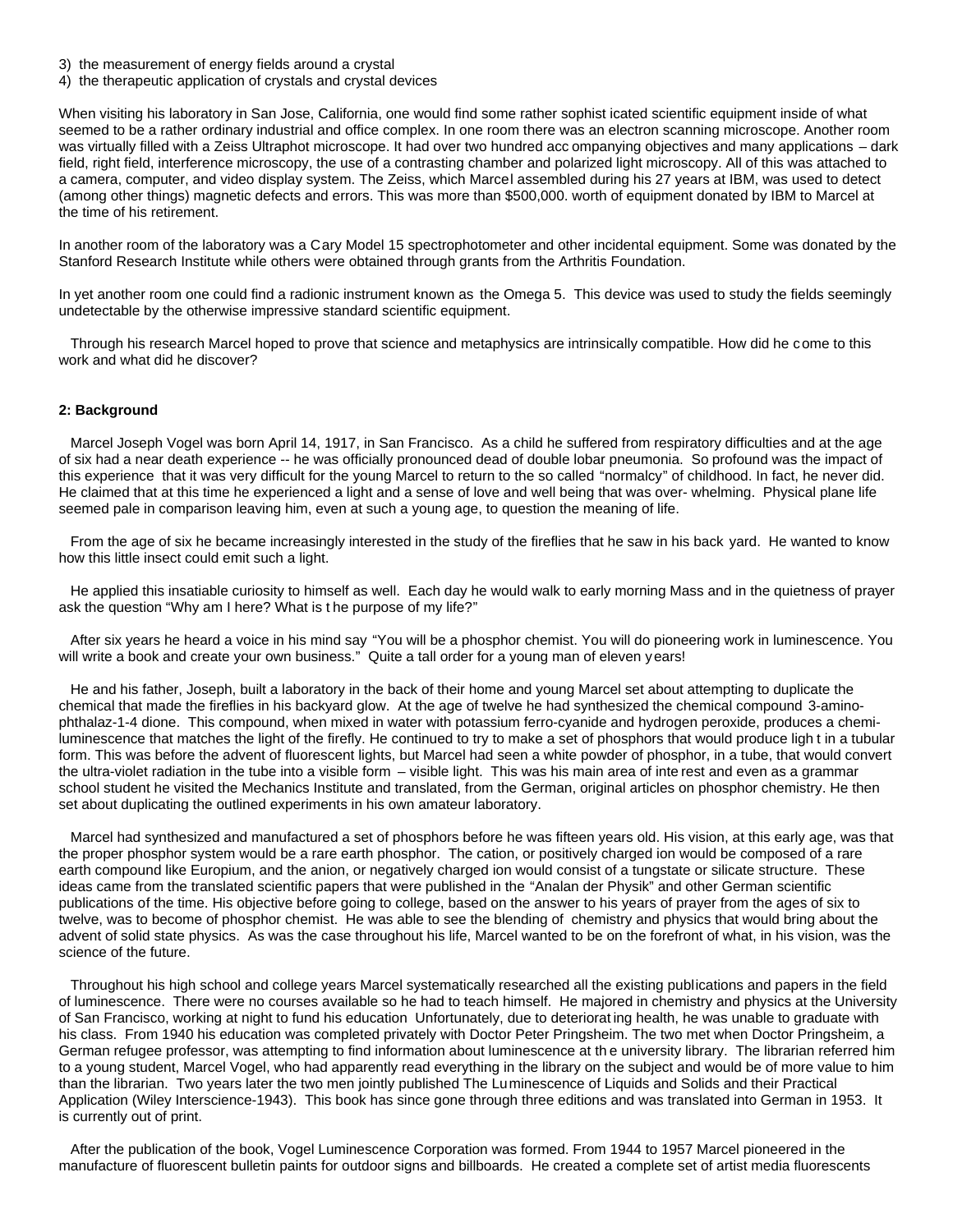including fluorescent oil colors, phosphorescent paints, fluorescent chalk, crayons, tempers (day-glo) colors, bulletin paints, invisible ink, tracing and tagging powders used with insecticides detectable with portable black lights, black lights being ano ther Vogel creation. Black light kits were also created for the detection of cancer, rodent contamination, and milk inspection.

 With Ralph Benson, Marcel then published a paper entitled Vulvar Fluorescents: The Early Detection of Pregnancy and the Advent of Carcinoma. Vogel Luminescence also patented an egg candler that combined both ultraviolet and visible light to detect the Pseudomonis fluorescence bacteria that are present in eggs laid by chickens contaminated with the bacteria.

 During this time with Vogel Luminescence Marcel also did part-time consulting work for IBM. With Ralph Flores and Don Johnson he developed a magnetic coating formulation that is still in use today on IBM hard disks. It was a stable, adhesive coating of magnetic materials for a 24 inch diameter hard disk that demanded a completely new composition of matter.

 It should be noted that this magnetic coating did not come about by normal linear science. For many unsuccessful weeks, formula upon formula were created with horrifying results. The coating would fly off the aluminum disk when the drive was turned on or it would bubble up like some pox ridden biological specimen. Finally, at the point of total exhaustion in his 18 to 20 hour workday, Marcel collapsed into sleep at his tiny laboratory. Later, as he groggily awoke, he was in the midst of a dream – a can of molasses floated in the space before him with the words "infinite viscosity" resounding in his ears. He knew immediately what needed to be done. Two supposedly incompatible chemical agents were brought together, the results of which we still use today.

 In 1957 Vogel Luminescence was sold to Ultra Violet Products and Marcel joined IBM as a full time research scientist. He was one of the "Big Blue's" few non-lettered scientists. Such creativity and genius could not be allowed loose on the streets, despite the lack of a diploma. He became one of the most prolific new patent inventors in IBM 's Data Products Division history. Included among the many inventions are patents in the field of magnetic recording media, liquid crystals, and the creation and development of rare earth phosphors. Marcel also was granted many patents in the field of Opto Electronics. This was for work on photo-relays for anal og to digital converters, as well as work with rare earth phosphors, which resulted in the development of the red hue for color televisions. His work with liquid crystals helped realize their emergence into everyday life in the form of digital displays on everything from watches to radios. He also received patents for the degassification of liquids, Dark Field Microscopy and its use in surface analysis, organic and inorganic photoconduction and more.

 In 1969 Marcel gave a course in creativity for engineers at IBM. It was at this time that he read an article in Argosy magazine entitled "Do Plants Have Emotions?" about the work of polygraph expert Cleve Backster into the responsiveness of plants to human interaction. Despite initial rejection of the concept of human-plant communication, he decided to explore these strange claims.

 He was able to duplicate the Backster effect of using plants as transducers for bio-energetic fields that the human mind releases, demonstrating that plants respond to thought. He used split leaf philodendrons connected to a Wheatstone Bridge that would compare a known resis- tance to an unknown resistance. He learned that when he released his breath slowly there was virtually no response from the plant. When he pulsed his breath through the nostrils, as he held a thought in mind, the plant would respond dramatically. It was also found that these fields, linked to the action of breath and thought, do not have a significant time domain to them. The responsiveness of the plants to thought was also the same whether eight inches away, eight feet, or eight thousand miles! Based on the results of the experiments the inverse square law does not apply to thought. This was the beginning of Marcel's transformation from being a pu rely rational scientist to becoming a spiritual or mystical scientist.

 Basically it was found that plants respond more to the thought of being cut, burned, or torn than to the actual act. He discovered that if he tore a leaf from one plant a second plant would respond, but only if he was paying attention to it. The plan ts seemed to be mirroring his own mental responses. He concluded that the plants were acting like batteries, storing the energy of his thoughts and intentions. He said of these experiments: "I learned that there is energy connected with thought. Thought can be pulsed and the energy connected with it becomes coherent and has a laser-like power."1

 Marcel discovered that the greatest cohering agent is love. This, of course, set him apart from his fellow scientists. At a time when many still don't acknowledge that an observer affects what they are observing, the notion of love was a totally unscientific idea. Even when cloaked in the garb of a term like resonance it was unacceptable. To Marcel, love was (and is) a pure force. Certainly we experience it as an emotion, but this is our experience of something that is beyond emotion. He likened it to gravity, an attracting and cohering force present at every level of existence. Without this relationship an important aspect of scientific investigation is missing, preventing us from discovering and exploring the more, perhaps most, subtle aspects of life.

 This is one reason why certain scientific investigations in the area of subtle energies cannot be readily replicated. It is not always a matter of scientific protocol, but a matter of relationship. Unfortunately many scientists would consider this to be some kind of inessential and perhaps bothersome epiphenomena. Although such individuals are scientists, to Marcel, they were technicians attempting to prove what they already thought was true. The true scientist is one who attempts to discover with childlike curiosity. Too often we, all of us, only want to confirm what we already believe.

 The details of the work with plants can be found in the books The Secret Life of Plants by Peter Tompkins and Christopher Bird and Psychic Exploration: A Challenge to Science edited by Edgar Mitchell.

 During this time period, 1974, Marcel gave many lectures about his work with plants and at one of these presentations, at the First Church of Religious Science in Los Angeles, he was approached by Dr. McKistry who told him about quartz crystals that she had with her. Apparently these crystals had the peculiarity of vibrating when held in the hand. Marcel's ambivalent response to this was "So what?" Although he too experienced the vibration of the crystals in his own hand, Marcel was unimpressed with them. Nonetheless he accepted her gift of a small quartz point.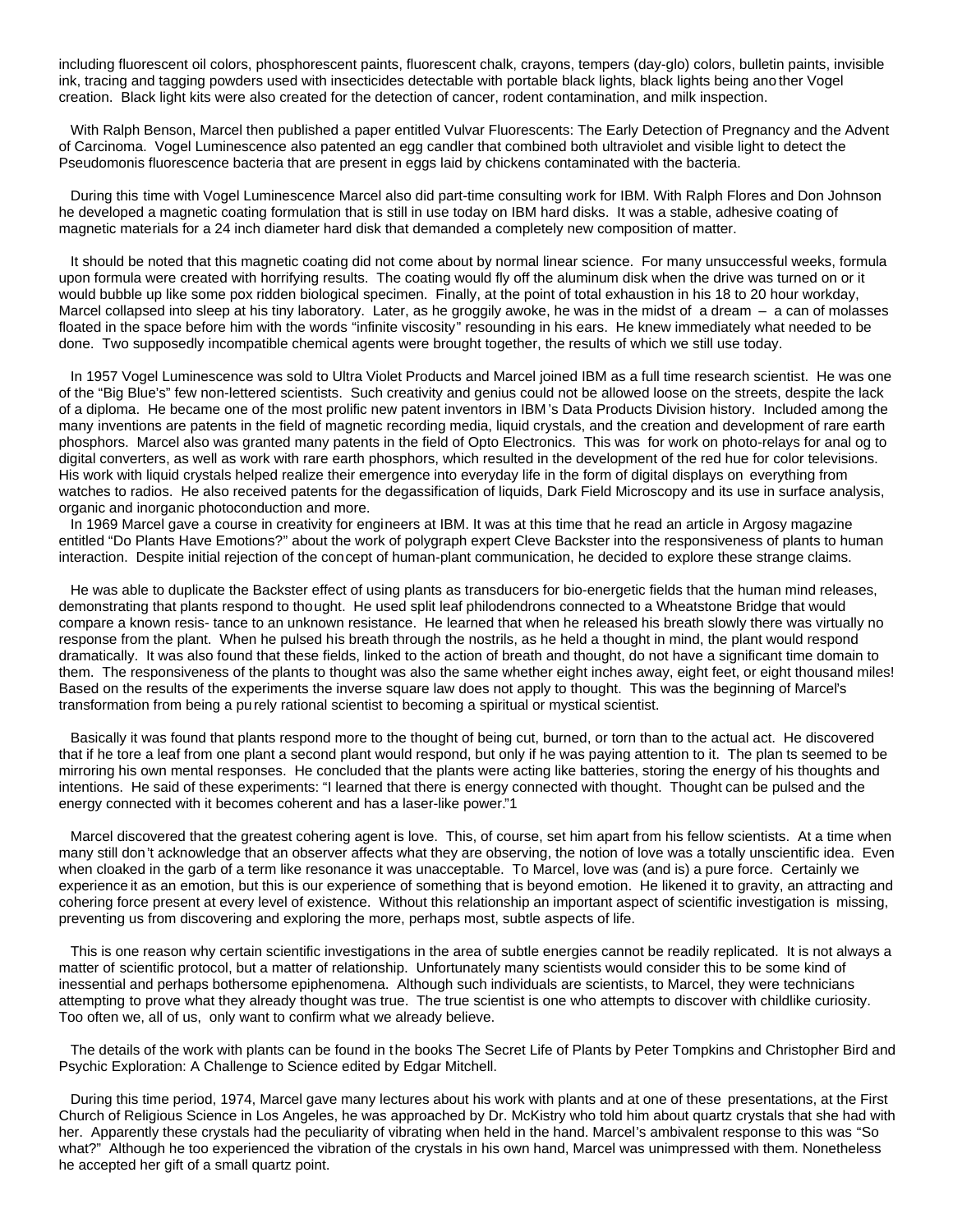### **3: Crystals**

#### What is a crystal?

 The word crystal comes from the Greek word "krystallos", meaning frozen light. A crystal is generally considered to be a systematic, orderly and repetitious patterning of molecules or energies. From a more metaphysical point of view, some consider tha t Light is stepped down through many levels of density before the physical form of the crystal manifests through the dynamics we understand in crystallography and geology. It is the forming aspect of Light that patterns the highly ordered array of energie s we call a crystal. Should this light pre-form be altered in any way, the completed crystal will be altered from its original "intended" form. In fact, while viewing the growth of a liquid crystal, Marcel was able to alter its final form. Instead of ma intaining the normal shape that an oleate of cholesterol would take, the outcome was a configuration clearly recognizable as the Madonna. Marcel had been focusing on an image of the Blessed Virgin in his mind's eye while viewing the growth of the crystal under the microscope, uninterrupted, for one solid hour!

 Marcel witnessed and photographed the precipitation of Light into crystal in his IBM laboratory while growing liquid crystals and subsequently wrote:

 "When cool, if a liquid crystal state e xists, the melt goes into a birefringent state under polarized light which can be readily seen under a polarizing microscope. From this state the sample will then crystallize into the solid state.

 "In the course of the study of this state under the microscope I noticed a remarkable event, namely that before the melt went into the liquid crystal state, a blue flash of light took place and then immediately after that, the sample transcended into t he liquid crystal state.

 "This state was videotaped and, after one year of effort, a picture was taken at the moment of transition. What appeared on the film was the prefiguring in space of the crystallographic form the system was to assume. The blu e flash contained information which formed into a geometric form. This geometric form was the source of the crystallographic form from which the crystal grew and developed2

 The flash of blue light witnessed through the microscope was the transfer of information from the level of light-coding to the physical plane. This is discussed in metaphysical literature, but had never before been witnessed and photographed.

### **4: Intelligence matrix**

 Quartz crystal begins its life deep within the earth from a hot vapor, a supersaturated solution of silicon dioxide (SiO2). As this source cools within subterranean space, a unit cell of seed cell of quartz forms around a nucleating site in much the same way as an oyster forms a pearl around an irritant. It is l ikely that each new atom is laid down where the possible bonding sites are the most plentiful. These areas contain the greatest energy. The molecules adhere to a silica based matrix such as granite or sandstone. This unit cell is a tetrahedron shaped molecule composed of four atoms of oxygen with one silicon atom suspended within.

 The primary unit cell acts as an attractor for other silicon dioxide molecules, ions, and so forth. Over time, trillions of these cells link together and, through a spiraling motion, layer upon layer of quartz is put down until the crystal is complete.

The primary unit cell contains all the information needed to generate the ultimate form - the hexagonal or six-sided form we know as a quartz crystal. According to Marcel, once the crystal has ceased growing, the intelligence matrix of the crystal disappears and the form of the quartz is basically an empty shell until we interact with it and enliven it with our own energy. This is accomplished by the transfer of thought (energy) via the pulsed breath. At this time Marcel knew intellectually what a crystal was, but his exploration of the world of quartz was only just beginning.

One morning, at IBM, co-worker Chuck Mignosa approached Marcel with complaints of back pain f rom a weekend of skiing. Prompted by intuition he took the crystal from his lab coat pocket, looked at it and pulsed his breath. This sent a charge through the crystal, a crystal that happened to be pointing at his friend Chuck.

 Immediately Mignosa's head went back and he entered into an altered state of consciousness as he fell to he floor. As he helped his friend up, Marcel thought that this was total nonsense and wanted nothing to do with it. Chuck, however, was thankful that his back pain was gone.

 Despite his initial reluctance, Marcel eventually began his 17 years of research into the application of quartz crystals. He very quickly found the limitations of natural quartz. They had the capacity to store, amplify, and transfer information, but they could not adequately cohere the energies emitted by the body and mind of an individual.

 Raw crystals have varying fundamental fields depending upon where and how they were mined as well as their variation in shape due to the distortions caused by stressors present during its growth. Some crystals have very high fundamental fields while others are found to have a minimal field. Synthetic quartz was found to have virtually no fundamental field.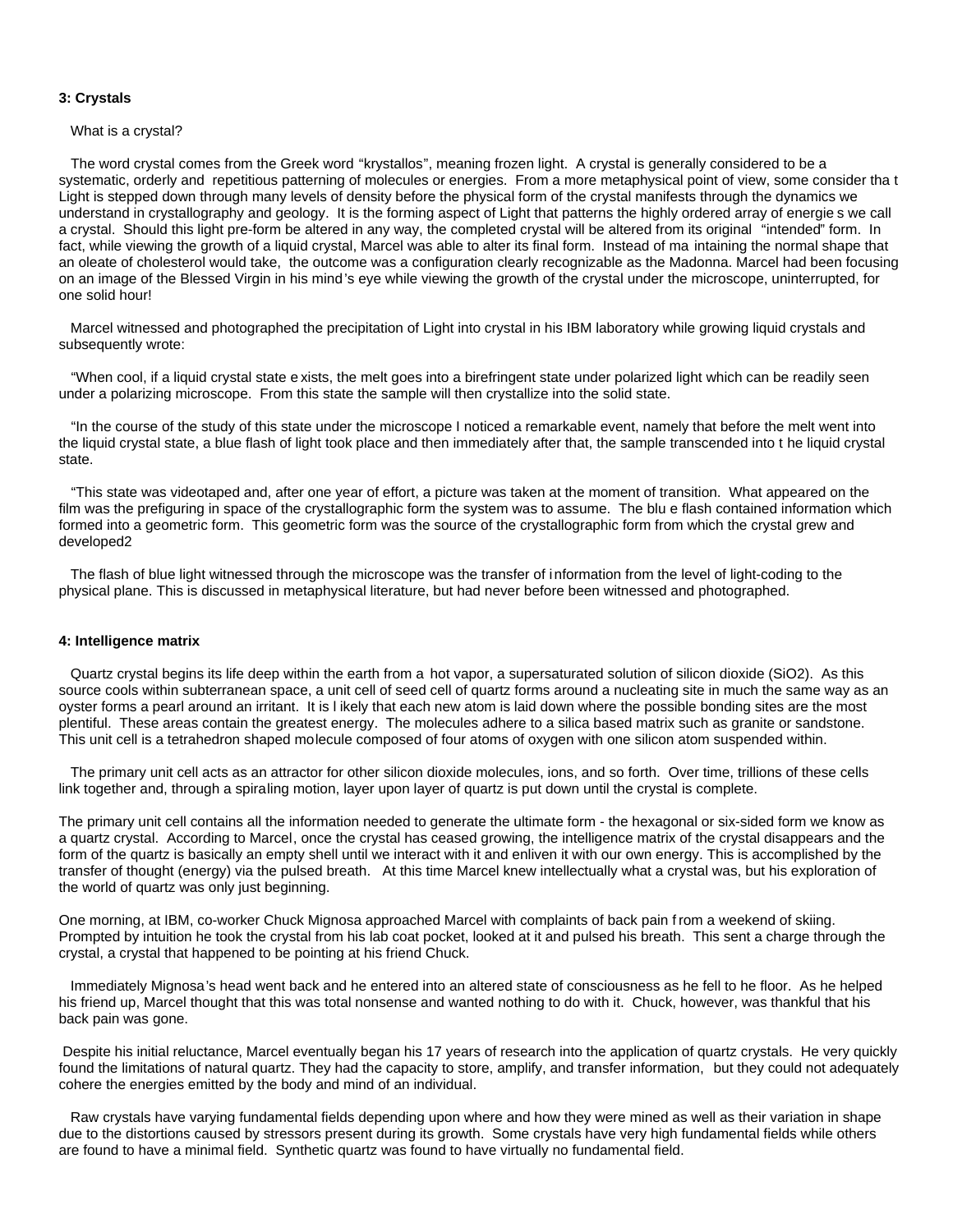The ability of crystals to store informati on is widely known. According to the September 4, 1994, issue of Newsweek, Stanford University physicists have demonstrated the first fully digital model of a device that stores information as a hologram within the subatomic structure of a crystal. The scientists were able to store and retrieve a holographic image of the Mona Lisa. The particular crystal held only 163 kilobytes of memory, but it is expected that these holographic units could store up to one million megabytes. The short article says that crystals store information in three dimensions and could be ten times faster than the fastest systems currently available.

### **5: Faceting a quantum converter**

 Because the raw quartz crystals Marcel was studying did not cohere the energies with which he was working, the idea of faceting the crystal came to him. Rubies and other types of crystal are faceted to make them use ful for laser applications. Aluminum oxide chromium, natural ruby, is a rather unimpressive stone until it is faceted into a cylinder with booster windows so that light can be pumped into it and reflected internally so as to produce a coherent light – a laser. Just as light pumped through a faceted ruby can produce coherent energy, Marcel speculated that perhaps thought pumped through a specifically faceted quartz could produce a coherent energy.

As happened in his study of luminescence, he found the published technical literature sorely lacking. One morning, in 1974, he awoke with a pattern in his mind's eye: the Tree of Life as shown in the Kabbalistic teachings. This was a teaching and a pattern with which Marcel was unfamiliar. At the time he saw only the pattern of a rectangle with a triangle at each termination.

 For an entire year he spent most of his lunch hours at the IBM glass shop attempting to facet raw quartz into this configuration. As he found out more about the geometry of the Tree of Life he was able to grind the quartz with greater specificity into the shape suggested by his vision.

Various other shapes were also tried: single terminated, double terminated, four-sided, six-sided, six-sided with four-sided terminations, eight-sided with four-sided terminations and so on. From continual experimentation came the first fundamental instrument for storing, amplifying, transferring and cohering the energies of the bodymind of an individual: a four sided quartz crystal with pyramidal terminations. One tip was more acute than the other. The more acute termination is called the "firing tip" as this is the end of the crystal from which the coherent field is emitted. The faceted crystal was a three dimensional representation of the Tree of Life. These crystals have come to be known as Vogel-cut™ crystals.

 A crystal must be faceted not only with geometrical precision along the "C" or growth axis, but must also be worked with right attitude, understanding, and consciousness. It is not simply a matter of mechanically cutting the same general shape. Some of the reputedly best crystal and diamond cutters in Germany have attempted to reproduce the Vogel-cut™ crystals with no success. Despite the similarity of appearance, the energetic measurement taken with the Omega 5, an instrument discussed later in this paper, indicated that these crystals were not the same.

When I presented these findings to Marcel he laughed saying:

 "You see, I've told you before that you can try to copy these crystals, but you can't do it. Now you know for yourself! There's much more involved than just cutting crystals into a certain shape. "3

 The structural change in cutting quartz into the shape identified as Vogel-cutTM is to tune it to be a coherent information transfer device. The form geometry of such a crystal creates a coherent field of energy that can act as a carrier wave of information, whereas raw quartz does not. Why is this important?

### According to Marcel:

 "This 'carrier wave' must have a coherency to it so as not to ming le with the radiations emitted from the target material but act now as the differentiating transport vehicle. The quartz crystal cut in the dipyramidal shape provides such an instrument. "4

 In the case of offering healing service to another individual, radiations emitted from the target material refers to the difficulty or distress experienced by the client. The coherent light emitted from the Vogel™ crystal is able to penetrate the often disparate radiant fields within and around a distressed individual. An incoherent energy is often dissipated if not completely absorbed by the chaotic field generated by the distress. Beyond this the most profound effect of the faceted crystal has to do with its relationship and resonance to water. Because more than 75% of the physical body is water, the Vogel™ crystal, with its resonance with water, is the perfect delivery mechanism for the introduction of subtle energies to an individual. Marcel also felt that the various subtle energy bodies described in metaphysical literature are gradations of a field that is anchored to the physical body via the water molecule.

During the initial years of his work with crystals, Marcel developed a protocol for removing unwanted vibrations or thoughtforms from an individual in distress. He found that the crystal could act almost as an energetic scalpel in what amounted to an ene rgetic or etheric surgery. Over the years he developed various methods for proximate, remote, and self healing using the Vogel-cut™ crystals.

 The crystal is a quantum converter that is able to transmit energy in a form that has discreet biological eff ects. This is most likely a resonant effect. The human body, on an energetic level, is an array of oscillating points that are layered and have a definite symmetry and structure. This crystallinity is apparent on both a subtle energetic or quantum level as well as the macro level. The bones, tissues, cells, and fluids of the body have a definite crystallinity about them. The structure of the fluids, cells, and tissues of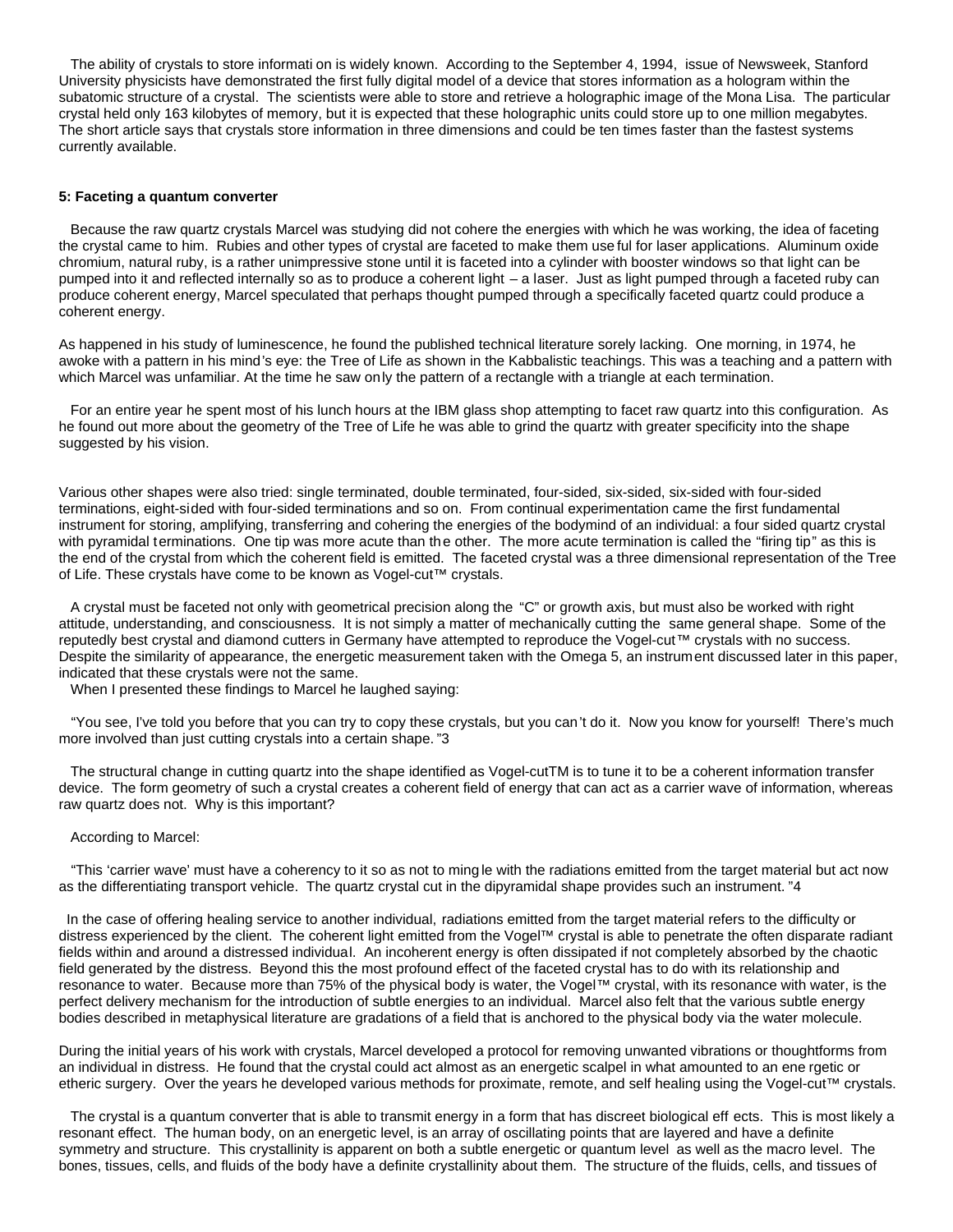the body tends to become unstructured or incoherent when dis-ease or distress is present. The physical body is comprised of liquid crystal systems in the cell membranes, intercellular fluids, as well as larger structures such as the fatty tissues, muscular and nervous systems, lymph, blood, and so on. Through the use of an appropriately tuned crystal to which these structures are responsive, balance and coherence can be restored by delivering the necessary "information" or energetic nutrients needed.

 As a dramatic example of the capability of these crystals to convert energy, Ma rcel once created a circuit with one of his VogelcutTM instruments as a "power source". He told me in conversation that:

"I have made electricity with the crystal…up to 75 volts. Using a crystal like this (a Vogel-cut ™). It's an induced voltage…a direct current voltage. I put the crystal in the middle of a box ( a hexagonal mahogany box) and then I made a coil of copper wire and then silver-tin wire wrapped 250 times. I had another coil on the outside made of nickel wire. There were primary and secondary wires that came out to a voltmeter. I drew my breath in and pulsed the breath and out came voltage from the crystal. I tried this with an uncut crystal as well, but it didn't work. I have the equipment in my lab to make greater voltage, but I have n't gone into this. There is so much else to do and those who saw me do this became very disturbed."5

 Marcel went on to tell me that he did this also with a light bulb in the place of the voltmeter and was able to cause the bulb to illuminate.

### **6: Measuring subtle energies**

 Initially, there was a difficulty in measuring the energies in and around these crystals. Readings from a milli gauss- meter showed 0.07 milli-gauss: a charge of apparently no significance. Undaunted by this, Marcel asked, i n prayer, to be shown some way to measure this new instrument he had developed. Six weeks later a man showed up at his home with such an instrument. This instrument was the Omega 1 and since, four subsequent incarnations of the Omega were created with the final version, the Omega 5 being used for much of the fundamental research at Marcel's laboratory.

The Omega 5 is a radionic type of instrument that measures energies beyond the capacity of standardized scientific equipment. In fact, the energies measured are yet to be acknowledged by mainstream science, although the effects are often clearly visible and demonstrable.

 Although the exact nature of these energies may be unknown, they can be quantified by a numerical value ascertained by radionic instrumentation, a value known simply as the rate.

 This value is obtained by placing the item to be studied in what is known as the witness or sample well. The second finger of the right hand is used to stroke a flat area on the instrument called the "stick plate" while the left hand slowly rotates one of several dials until a "stick" is obtained with the rubbing hand. The stick is a phenomenon in which the finger rubbing the plate feels as if it is immobilized or "stuck" on the surface of the designated area of the instrument. This stick represents a numerical value as shown by the dial being turned. On the Omega 5 a total of nine dials is used giving a series of three 3 digit rates for the sample being studied. A pendulum can also be used to detect the correct values. Both methods utilize the dowsing process.

The Omega 5 presents us with a rate for:

- 1) a signature for the information band or identity value of the sample being studied
- 2) the energetic fields within the sample
- 3) the energetic fields surrounding or radiating around the sample

Marcel referred to these fields measured with the Omega 5 as the information band.

 Although a subjective type of instrument, the Omega 5 produced data that could be used to indicate how to proceed in the use of standard scientific measurement. Sometimes inf ormation isn't discovered because one simply doesn't know where to look. The Omega could give clues as to where to look. The data obtained radionically might have some more physical or chemically based correlates.

## **7: Information band**

 Marcel found that this information band measured by the Omega 5 exists in and around all matter. This band is a record keeper of the events that have gone into bringing an object into being, and the response of this object to the actions on it, whether light, sound, heat, or electrical forces.

 The combination of these forces builds a series of patterns or codes which characterize or identify the substance in the same way we characterize each element in the periodic table by its atomic weight and the protons and neutrons which are in the nucleus of the atom.

 No atom is static; it is in a state of motion. This motion generates a field. The composite of these fields is the ground state of the information band. It is different from the excited state of the electron which goes into the conduction band and drops down into the ground state.

These perturbations form an energy cloud around the substance. This is the mind of the atom. In the case of metal, for example,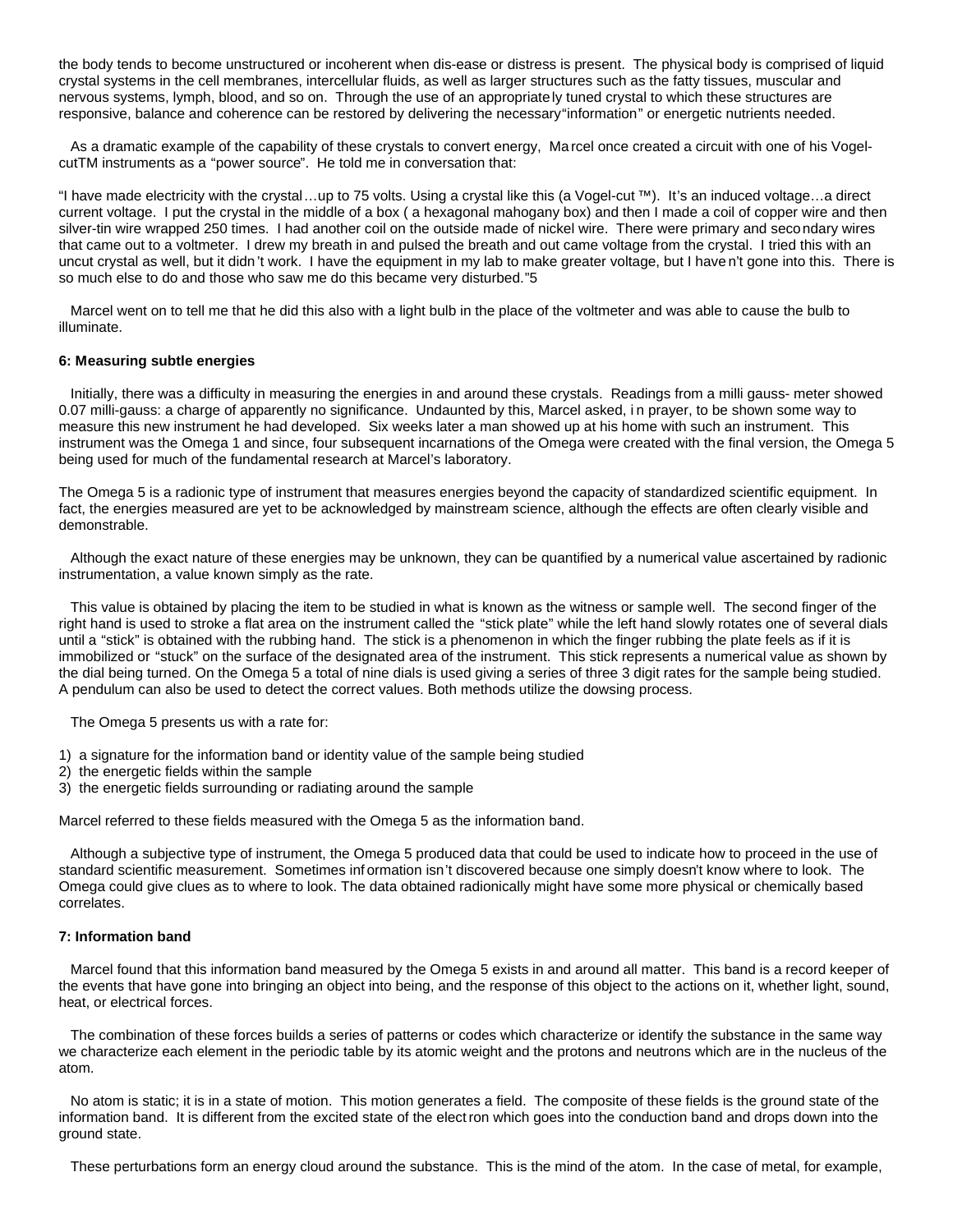the aggregate atoms are responsive to light, pressure, rubbing, and scratching of the surface.

 There is a rhythmic nature to this field. There is a periodicity to the information band. It will expand and contract in accordance with its relationship to planetary influences.

Marcel took a clue from occult writer Alice Bailey:

"We have seen that the atom of chemistry, for instance, demonstrates the quality of intelligence; it shows symptoms of discriminative mind and the rudiments of selective capacity. Thus the tiny life within the a tomic form is demonstrating a psychic quality – take the atom that goes to the building of form in the mineral kingdom; it shows not only discriminative selective mind, but elasticity. "6

"Let us endeavor to realize that there is no such thing as inorganic matter, but that every atom is a life. Let us realize that all forms are living forms, and that each is but the vehicle of expression for some indwelling entity."7

Sir Jagadis Chandra Bose found that metals exhibited fatigue in much the same way as do muscles. Just as muscles recover after a period of rest, so too do metals. Bose was able to show this fatigue in metals subjected to long continued stimulation. He then subjected the metals to a stimulating agent (a solution of sodium carbonate) which gave an increase in activity to the metal. He then found that a minute dose of poison enhanced the responsiveness of the metal and a large dose abolished the responsiveness. These are similar reactions observed in organic or living systems. What is the connection?

 Marcel's contention was that there is communication through the information band. As long as there is integrity in the system, the object holds itself together and one can obtain the rate for the information band that is releasing the fi elds into the space of the form geometry of the object.

 If we impact a substance, such as a coin, all other coins of the same metal will be impacted. It was found that if we took two quarters and subjected one to measurement in the Omega 5, any work done to the other coin would present itself in the measured coin. A quarter was taken to another room in the laboratory and scratched. The coin in the sample well of the Omega showed a dramatic response at the moment of the scratching. This is similar t o the work demonstrated with plants and cells as done earlier by Marcel Vogel, Cleve Backster, and others. Inorganic systems seem to demonstrate the same responsiveness as organic systems. The information band is an energetic communication band between all substances, between all life.

#### **8: Water research**

 Water is one of the prime solvents from which life has evolved. It is also the basis of many of the chemical compounds that are on the earth. From measurements made with the Omega 5, we obtain a measurement for water, in the pure state, of 454. The water used was triple distilled.

 The value of 454 represents the signature, or the fundamental numerical identity of the information band of the water itself. The water can then be contaminated with impurities such as salts, chlorine, toxic vibrations, etc., and it can be seen that there is a decrease in the dimension of this band. Purifying the water by distillation or filtration wil l bring the water back to its original value of 454. It should be noted that the signature radionic measurement of a Vogel-cut™ crystal is also 454, indicating some connection between these crystals and water. This connection or resonance is not found in unfaceted quartz.

 In the study of wines, it is remarkable that when the information band was measured and a specific field applied to the wine by circulating it around a Vogel-cut™ crystal programmed with that specific field, there was an abrupt and immediate change in the wine that brought it to completion. This is the transfer of information to the wine in a quantum form, a form which brings about the finishing of the wine. The field applied to the wine was the intent of love.

# **9: Water and wine magnetic fields**

 One of the primary areas of investigations at the Psychic Research laboratory was the relationship between water and quartz crystals. It has been found that by circulating water around a charged Vogel-cut™ quartz crystal many changes occur in the water. These changes are referred to as structuring.

 As we know, water consists of one oxygen atom and two hydrogen atoms that are held together in a covalent bond This is an actual physical force, much like gravity, that holds these atoms together.

 Structured water can be thought of as water that has a greater degree of bonding between adjacent water molecules than does unstructured water. Structured water also forms a crystalline-like structure consisting of elongated chains of molecules that can be differentiated from the surrounding water molecules by qualities that are consistent with qualities found in liquid crystals such as increased birefringence and a lowering of the freezing point.

 A microstate is the angular, geometrical alignments t hat water molecules have when they are in the structured state. Quartz crystal shows a microstate but not a mesophase, as it is a permanent state solid rather than a transitional state or semi solid. When the various angles of the quartz molecule are investigated, a possible basis for its resonance with the water molecule is found.

 The fundamental geometrical pattern of quartz and water is the tetrahedron. Water molecules, bound together, form tetrahedrons in tilted or puckered rings. This tilting happens because of the bonding angle that exists between any three water molecules. This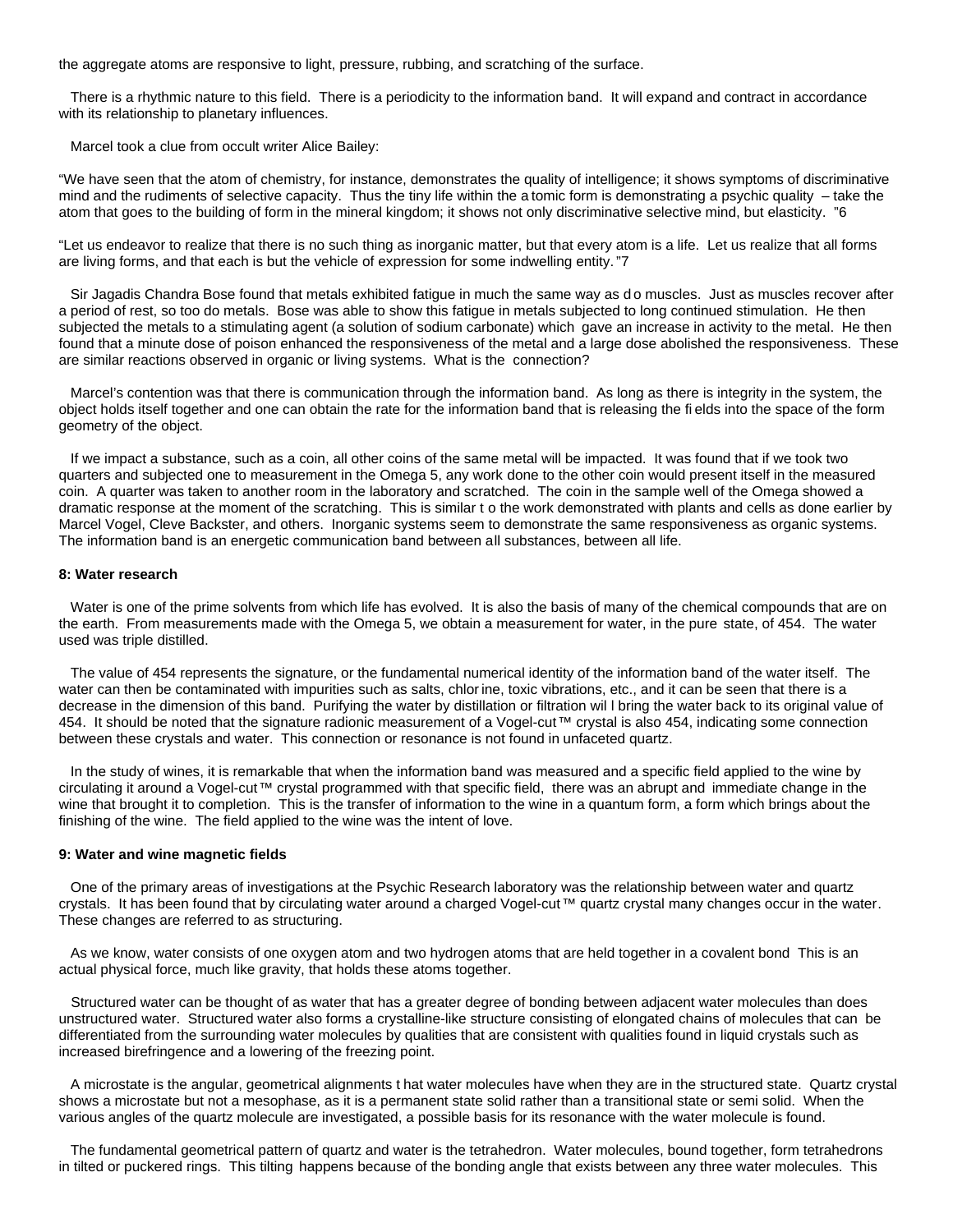angle is 109.5 degrees. The normal flat hexagon has angles of 120 degrees. Water molecules with smaller angles, if they are to be formed into a hexagon, must have an uneven structure that is not in a flat plane but is instead a three dimensional object. This uneven structure is formed by what is called the bending angle or angle of tilt. This angle can be between 20 degrees and 60 degrees, but the most common is 26 degrees. This is where the intermolecular bond is the strongest and it happens to be half of the interlattice angle of quartz. The second most common bending angle for water is 54 degrees which is quite close to the interlattice angle of quartz as well.

The interlattice angle of a crystal is related to the basal angle. The basal angle is  $\frac{1}{2}$  of the angle of the tip of the crystal. The interlattice angle of quartz is 90 degrees minus the basal angle which is 38 degrees. Therefore the interlattice angle is 52 degrees. This is also the angle of the Cheops pyramid.

 The intermolecular bonding angle for the water molecule is 104.5 degrees. This is the angle that exists between the hydrogen atoms of each water molecule. It is virtually double that of the interlattice angle for quartz.

 It is possible that there is a compatible harmonic between water and quartz because of the similarity of these angles. This would allow a resonant transfer of the energies that are imputed to the crystal to a significant group of water molecules in an y given sample.

The structure of quartz can replicate itself in water because of this resonant transfer based upon structure.

The geometric structure produces frequency patterns, harmonics, that can transfer into water. Very small amounts of ener gy are required for this transfer. The nature of resonant systems is such that a minimal input can achieve a maximal output.

 Resonance transfer occurs because the energy waveforms coming out of a vibrating substance have nearly identical waveforms. The phase relationships of a resonating system can be defined in terms of the angular separation that exists between adjacent molecules. The six molecules that form one hexagonal ring, when in resonance, will vibrate or broadcast its energy on a wave that has a particular frequency. The first molecule will vibrate influencing the second molecule; the second will affect the third, and so on. The time intervals between successive broadcasts will result in a phase delay which can be converted into a phase angle. Successive waves coming from an oscillating system have successive phase angles that equal the angular separation that exists between members of the system. The phase angle within the vibrating ring of water molecules is 60 degrees (360 divided by 6). If there were 7 molecules in the ring the phase angle would be 360/7 or 51.43 degrees. This is the principle phase angle of quartz. Most of the internal angles of water and quartz are either fractions of this angle or multiples of it.

 It is the interlattice resonance between the quartz microstate and the lyotropic mesophase that is the determining factor in the formation of the lyotropic mesophase in water. It is the reason that water can be structured by spi nning it around a Vogel-cut™ quartz crystal. It does not require large amounts of energy to accomplish this.

 As an example of resonant transfer, one can imagine a series of dominoes being placed across the United States. from San Francisco to Washington. Each successive domino would be slightly larger and heavier than the previous piece. By the time we reached Washington, the final domino might be as large as the Washington monument. By applying a slight push to the first domino, less than one pennyweight, each domino would be knocked over until the final piece was toppled. Through the introduction of a very small energy to a system the result is the production of enough energy to knock over the final very large and heavy domino.

 The structuring of water around a Vogel-cut™ quartz crystal is dependent upon the program that is imprinted into the crystal. It is the program that brings about the abrupt change in state. A fundamental program that can bring about dramatic changes in water is that of unconditional love.

 In the structuring of water and wines the question was whether there was a field created in space when the water was spun around a crystal.

A GE magnetometer was attached to the inside of the structuring chamber and a series of readings were taken when the water was spun around a charged crystal. Within the chamber was housed a stainless steel coil, the tubing being % inch in diameter and with seven right hand turns. The diameter of the coil was approximately six inches. The programmed Vogel-cut™ crystal was placed, with firing tip (the more acute termination) downwards, in a specially designed holder so that it was in place within the coil.

 The chamber or enclosure for the coil and crystal was made from pine and fi nished with shellac. The magneto- meter was mounted on the side of the chamber with the probe placed in the space between the crystal and the coil. The temperature was kept at 70 degrees F with the chamber sealed. 1000cc of water was used at all times.

For each pass around the crystal, a 50cc sample was taken for an analysis with the Omega 5, a 50cc sample was taken for pH and conductivity measurements, and a cuvette sample was taken for infra-red and ultra-violet spectro- photometry.

The results of these experiments showed that:

- 1) water spinning in a coil generates a weak, but measurable field
- 2) crystals of quartz can be charged with "information" and tuned to the fields generated by spinning water
- 3) a critical charge is required for "information transfer" to occur (i.e. 1 4 passes around the crystal)
- 4) this number of passes can be modified by the programming of the crystals
- 5) more than one operator is possible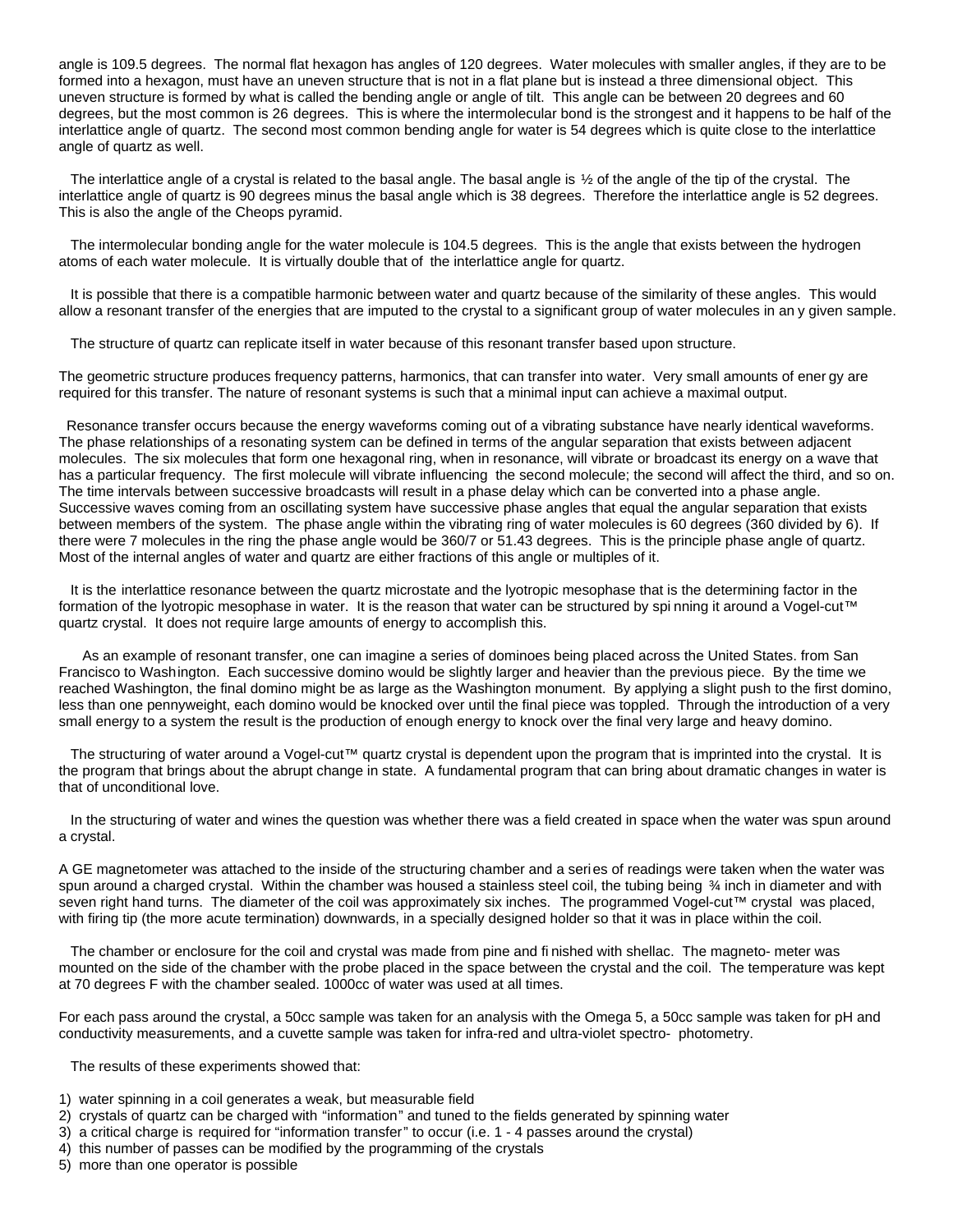6) the program transfer is a resonance transfer with no loss in the original program after hundreds of experiments have been done with the system

7) water is made to be a permanent magnet. This field remains constant after the water stops spinning and can be removed by the application of a bulk demagnetizer.

The basic changes noted in water after being spun around an appropriately charged Vogel- cut™ crystal were as follows:

1) decreased surface tension

2) the appearance of two new bands of light in the infra- red and ultra-violet spectrum indicating a stretch ing of molecular bonding of the water. This is indicative of more energy and a new information in the water

- 3) the conductivity of the water increases
- 4) the pH of the water can be altered up to 3 points, an increase in acidity or alkalinity
- 5) the freezing point of the water could drop to as low as -30 degrees C

6) a significant number of the molecules would become aligned in micro-clusters or molecular chains; orderly, systematic and repeating patterns. The water has become a liquid crystal system capable of storing information

### According to Marcel:

"This structuring is best assayed with a UV spectro-photometer where one finds an increase in UV absorption due to an increase in the water bonding from the water forming chains on itself. The magn etic moment of this structured water is increased by 0.07 gauss and there is also an increase in the pH and dielectric conductivity. Boiling of the water after structuring shows no change in the UV spectrum, so one can conclude that a permanent chemical change has taken place. When a drop of this structured silica water is dried on a slide and compared with untreated silica water, the photomicrographs show the formation of needle-like silica crystals in the structured water drop while the untreated water dried to an amorphous mass of silica gel. This shows that the process of structuring water produces a structuring or ordering effect on the solutes in solution."8

 The crystal, in this case was programmed with the intent of unconditional love. The wat er could be programmed with specific information depending upon the nature of the information programmed into the crystal. If, for example, the crystal was programmed with a sedative, the water would take on this characteristic or vibration. Drinking the water would induce sleep or deep relaxation.

 Practical applications of this process include agriculture, the preservation of foods, as well as potential uses for healing. The energetic patterns of a fertilizing agent can be stored in a crystal and then transferred into water. The water is then used to irrigate plants. We have found on a small scale experimentation that plants treated in this way show significant growth increase compared to untreated plants.

Although in most cases it was found that water generated a weak magnetic field, on one occasion a different effect was noted. Normally the effects noted above were attained by circulating water through a Pyrex glass tube coiled seven clockwise turns, around a Vogel-cut™ crystal. By reversing the position of the crystal so that the firing tip was pointed upwards, an energy was released that lifted Marcel off the floor and flung him to the wall. He was standing approximately three feet away from the apparatus when this happened. Afterwards his eyes were burned as if from intense radiation.

 Water is an unknown because of its familiarity. We have yet to discover the power inherent in this plentiful fluid. When water is circulated and spun around a charged crystal, enormous charge can be released from it. Further research is needed to determine the nature of this energy.

 It is quite likely that although there is a measurable magnetic field present, it is, in reality, only an effect of something more fundamental in nature than EM fields. It should be noted, however, that the fields present in both the crystal and liqui d when charged, whatever the nature of that field, can be cleared by a bulk de-magnetizer.

 Dr. Glen Rein has called these energies a quantum field or non-Hertzian energy. Dr. Rein has stated that quantum fields are independent of time and distance. This correlates with the observations made by Marcel not only in his work with water, but in his early work with plants as well. His observation is that thought seems to overcome the inverse square law.9

 The term "information transfer" is used to refer to an energetic phenomenon that is not in the traditionally accepted electromagnetic spectrum. Although somewhat vague, the term "information" indicates that there is some kind of discreet coding and not just an unqualified energy. When an information transfer takes place from a Vogel-cut ™ crystal to water, wine, juice, or even milk, there is an abrupt, immediate change in the physical properties of the fluid.

 For example, in 1986 I was given two bottles of wine. One was a prize winning 1983 Chardonnay from the Sycamore Creek Vineyards. The second bottle was a 1986 Chardonnay from the same vineyard, newly bottled. There was a remarkable difference between the two in regard to body, bouquet, flavor, and even color.

 I took a sample of the 1986 wine and obtained measurements from the Omega 5 in all three parameters: signature value, internal field, and external field. I then used the Omega 5 to program a Vogel- cut™ crystal with this information. Having done this I placed the crystal within a coil of Pyrex glass tubing. The coil was housed within a wooden box. I then poured the 1986 wine through the tubing so that it circulated around the crystal. I did t his seven times, so that sample one passed around the crystal once, sample two passed around the crystal twice, sample three, three times, and so on. I also kept a control sample.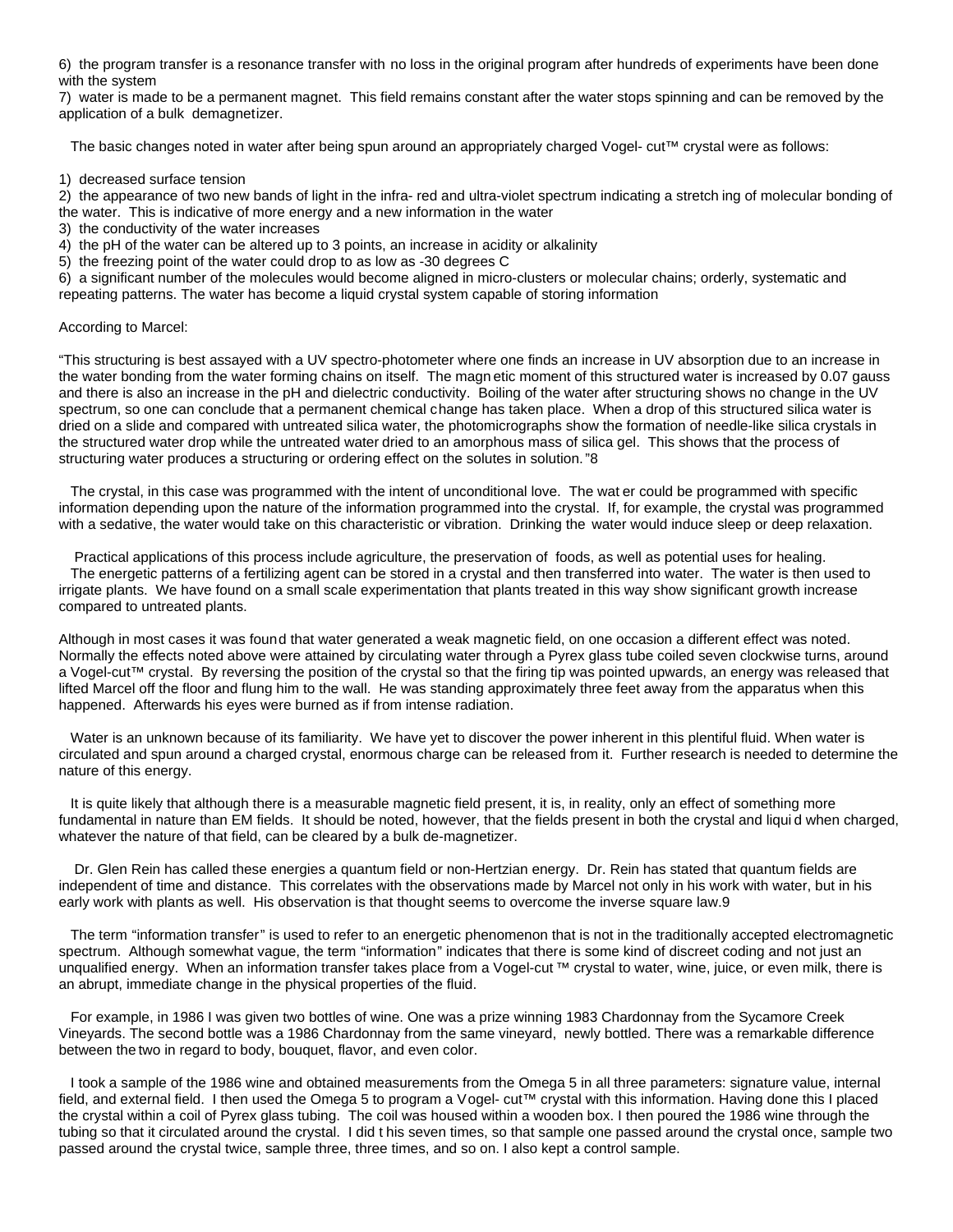It was found that sample four perfectly matched the 1983 Chardonnay in body, bouquet, flavor, and color. The remaining six samples did not match the '83 wine in any way and, in fact, samples 5 through 7 were bitter and almost undrinkable.

 The fourth sample was then taken to the Omega and measured. The value obtained was then transferred into a Vogel-cut™ crystal. The crystal was placed back into the apparatus and the remainder of the 1986 Chardonnay was circulated around it. In subjective taste testing by all of us present in the laboratory (including the vintners) t he 1986 wine seemed to be a duplicate of the 1983 wine.

According to Marcel:

1) A crystal (Vogel-cut™) tuned to water (454) is programmed with information so that a wine will be brought to completion with all of the reactions that are potential in the chemistry.

2) The wine is then spun around the crystal 1 - 5 times

3) The wine is then measured with the Omega 5 after each spin.

4) A decision is made as to which wine is best.

5) The information is transferred to a master crystal and the wine i s run in production with the master crystal. When the information becomes critical (at 4x), an abrupt change in the state of the wine takes place in much the same manner as we have seen with the liquid crystals.

 " I believe we are seeing in the wine a critical transfer of information which can then cause abrupt changes in the chemistry of the system.10

 "We have found that we can transfer a program for a laboratory unit to a larger industrial unit and then treat the wine in line with no loss of speed for the bottling operation. The structuring that we achieved in the winery was not dissipated by the filtering of the wine or the bottling apparatus. We found that the structured wine is more resistant to rapid breakdown when exposed to the atmosphere and will hold its flavor for extended periods of time."11

The procedure of circulating a fluid around a programmed Vogel-cut™ crystal has been done not only with water and wines, but with juices and milk as well.

 In the case of juices, the following experiment was done by Marcel and Dr. Brian O'Leary. Seven cups of orange juice were used in this experiment. One cup was designated as the control. Cup one contained juice that had been spun around the crystal once. Cup two contained juice that had been spun around the crystal twice. Cup three contained juice that had been spun around the crystal three times and so on to include all six remaining cups. Each cup was then injected with mold. The crystal was programmed with the intent of unconditional love. The following results were observed after one month:

- 1) control cup: completely moldy and slimy
- 2) cup 1: very similar to control cup
- 3) cup 2: slightly less moldy that cup 1
- 4) cup 3: even less mold than cup 2
- 5) cup 4: somewhat dark but no growth of mold at all
- 6) cup 5: somewhat dark and extensive mold growth
- 7) cup 6: extensive mold growth

 The results observed here are in keeping with the observations in the wine and water experiments. The fourth pass around the crystal seemed to be the most effective in regard to information transfer and attaining the optimal results. Prior to the fourth pass there seemed to be insufficient information transferred to the wine, water, or juice, and after the fourth pass there appeared to be an excess of information. Once the optimal level of energetic transfer was achieved, a rapid breakdown or degeneration occurred in the medium being used exceeding even that of the control sample.

 Speculation is there's a learning curve involved. Just as an individual reaches a saturation point in taking in new information, so too fluids have an overload point. Beyond this, the chemistry of the fluid begins to deteriorate with great rapidity. As more information is added, the deterioration becomes greater and greater.

 Wines treated by this process once opened can be left for weeks without any detriment to the wine. This is the case for milk also. The chemical breakdown seems to be minimal.

### **10: Marcel's legacy**

 The purpose of this paper was to provide a fitting review of possibilities as demonstrated in the life and work of one man, Marcel Vogel. As a summary, one could not improve upon the eulogy for Marcel presented by Dr. Bernard McGinity at Marcel 's funeral on Valentine's Day, 1991, at St. Leo's Catholic Church, in San Jose, California. The following is the text of his eulogy.

### By Dr. Bernard McGinty:

 Those of us who are scientists or physicians and who worked with Marcel Vogel were well aware of his scientific achievements: his extraordinary work with phosphors, bioluminescence, luminescent paints and the design of magnetic disc coatings in computers. He was one of the most prolific scientists in IBM history with over 100 patents in his name. Yet, until his recent honorary Ph .D., he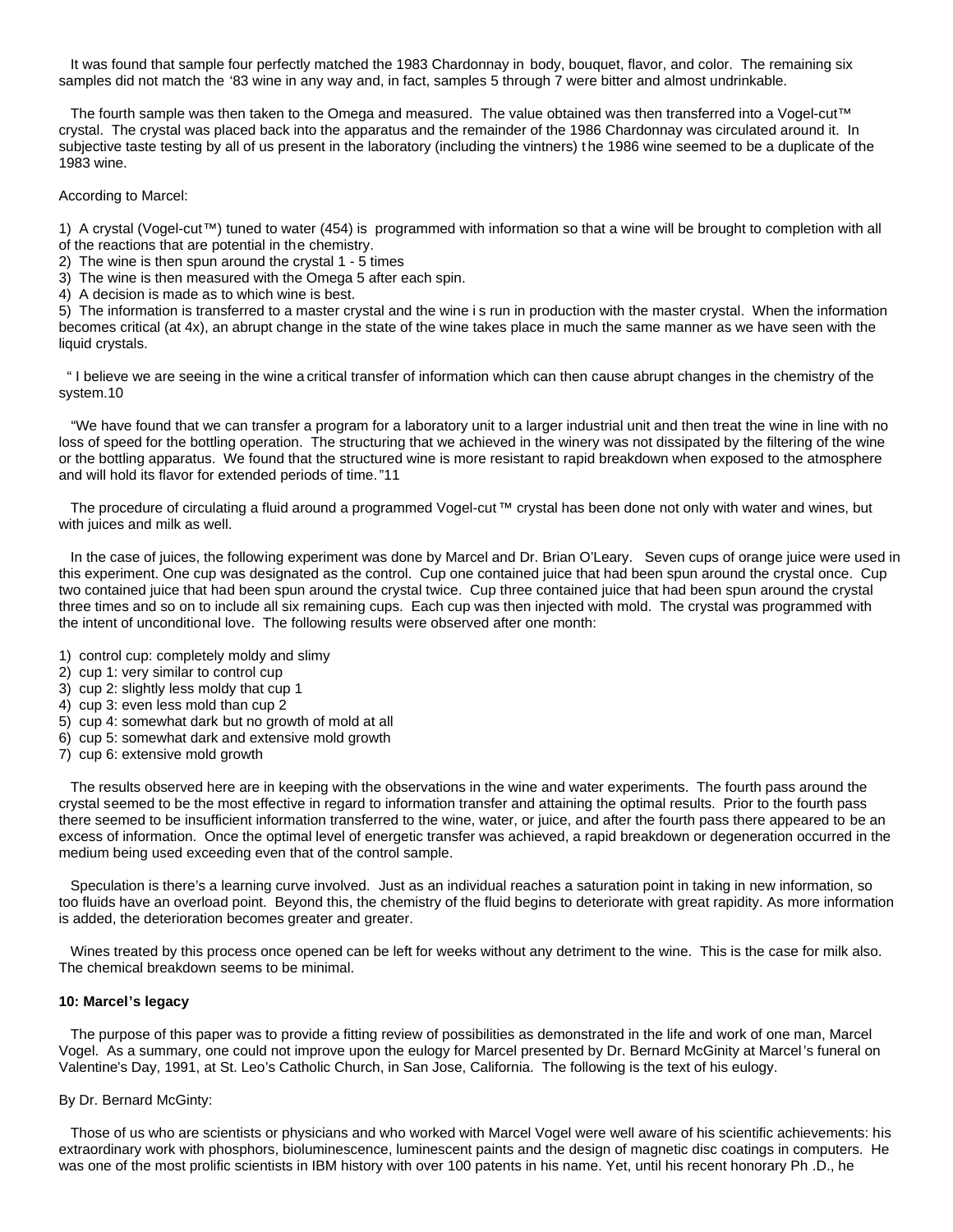possessed no official university degree. He made his mark because of the brilliance of his mind, his prolific ideas, and his seemingly limitless creativity.

 But it is not his scientific work that I want to talk about. For it is for his work wi th Spirit, his great spiritual strength, his wonderful capacity to love that I will always remember Marcel.

 I was one of a group of 16 physicians privileged to work with him over a number of years with body energies, especially the capacity to focus healing energies with crystals in the treatment of illness. All of us had an extensive background in acupuncture and appreciated the ability to manipulate body energies.

 Under Marcel's guidance, some of us began to learn the process of transmitting t hought, especially loving thoughts, unconditionally, to our patients. It brought us an even greater capacity to appreciate the power of the mind to influence illness, the power both to heal and exacerbate disease. And, most important all, to appreciate the incredible presence of unconditional love and it's capacity to trigger transformative shifts in a patient 's psyche.

 Marcel served for me as a spiritual mentor. He was a truly devout, yet iconoclast Catholic with a passionate love for Christ, and whose devotion was part of his very breathing. Yet he embraced with a deep understanding the teaching the Eastern religions with an especial love and admiration for the Lord Buddha.

He possessed the ability to see beyond the confines and formal structure of church teaching to appreciate the underlying principles in all devout religions. Marcel would have been just as comfortable in a Tibetan monastery as he was in this Church. And j ust as comfortable and compatible in the presence of the Dalai Lama as he would in the presence of the Pope.

 Marcel emphasized the power of meditation to heal and guide our lives. I would like to invite you to join with me now in a meditation prayer to, for and with Marcel.

 Please sit comfortably in your chairs, take some deep breaths and in a true ecumenical spirit rest with your palms turned upward and the tips of your thumb and forefinger joined together.

First of all visualize Marcel.

See him clearly; that big teddy bear of a man with his great capacity to love.

Ask yourself, what lessons did he teach you? How did he serve as an example to you? In what way did he influence your life?

Now send Marcel your true appreciation of what he did for you and what he meant to you.

It is said that all great teachers pass on their energy, their knowledge, and their wisdom. Ask Marcel to pass on to you whatever energy, knowledge or wisdom you need from him.

Finally, let us all join together in sending him a wave of love. Thank him for being part of our lives. And send him on to his highest spiritual evolution with our blessings and with all our love.

> I would like to close with a prayer of St. Francis of Assisi – a prayer that embodies the essential purpose of Marcel Vogel's life. *Lord, make me an instrument of Thy Peace; where there is hatred, let me sow love; Where there is injury, pardon; Where there is doubt, Faith; Where there is despair, Hope; Where there is darkness, Light; Where there is sadness, Joy. Lord, grant that I may not seek to be consoled as to console; To be understood as to understand; To be loved as to love. For it is in giving that we receive; It is in pardoning that we are pardoned; And it is in dying that we are born to eternal life.*

## **USING THE VOGEL-CUT HEALING CRYSTAL**

Marcel Vogel

(Adapted by Rumi Da from the audiocassette "How to Use the Healing Crystal")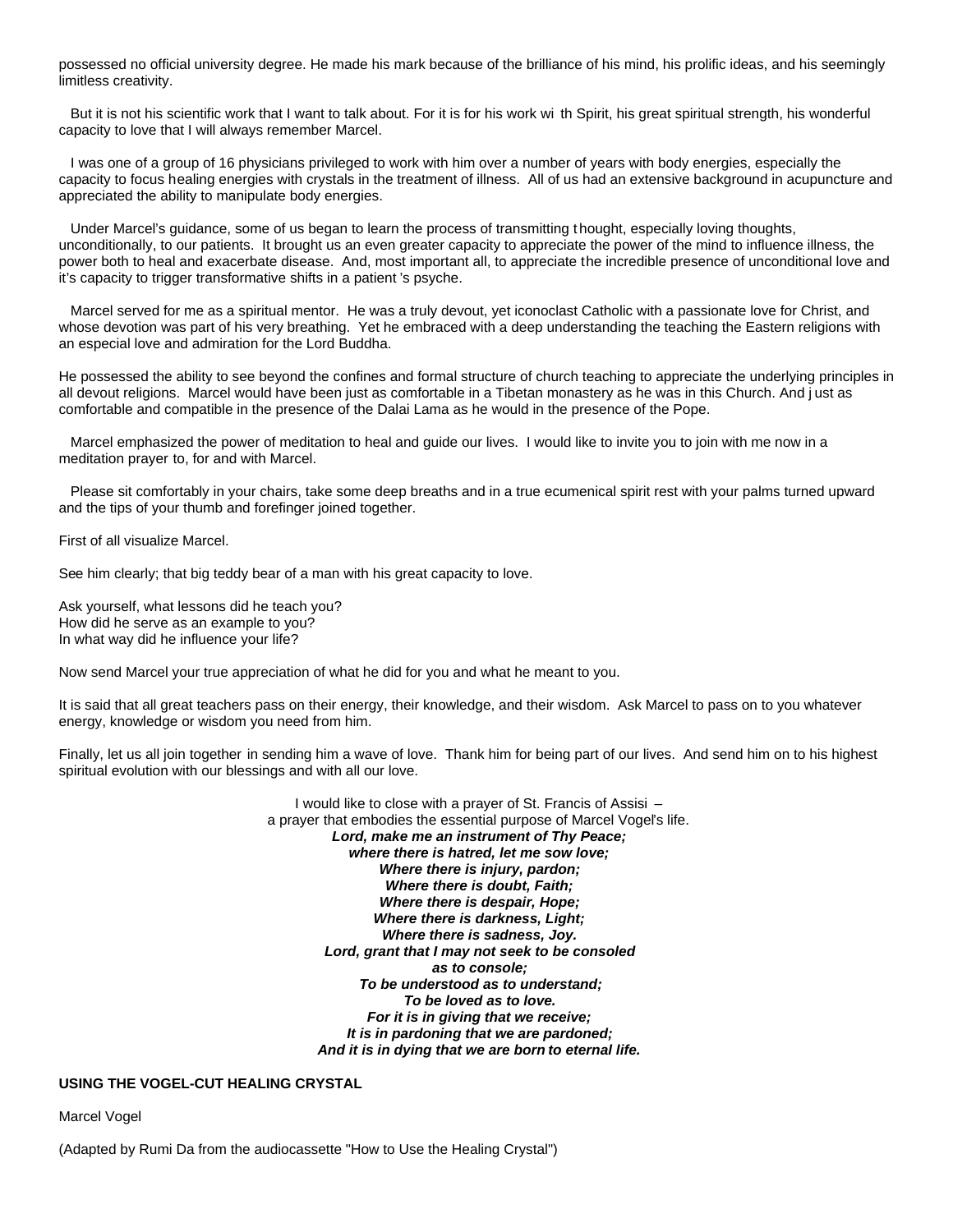The crystal is an energy converter. It converts a small vibration that we release through our hands and control by breath. This small vibration is converted into an electrical field or charge. The crystal is cut from pure natural quartz and faceted, by hand, along the "C" axis, the primary growth axis.

To use the crystal hold it in your right or left hand, rota te it clockwise and rub it. As you rotate and rub the crystal, you will feel a "stickiness" coming to the crystal's surface. This "stickiness" is a surface charge being picked up and accumulated by the crystal. The crystal is charged and ready to be used when you hear a static sound. (This is a squeaking sound heard when you rub the crystal with your fingers. It requires a fair amount of pressure. -Rumi Da) This charging builds the primary charge in the crystal itself.

The next step in the progress of charging the crystal is to create in the crystal a resonant oscillation. This is done by:

### **drawing in the breath,**

### **holding the breath,**

## **focusing your mind on the crystal and**

## **suddenly releasing the breath through the nostrils. (This is a pulsing action like a sneeze or blowing your nose.- Rumi Da)**

### **rotate the crystal again,**

### **draw the breath in,**

### **focus on the crystal and, you will feel a small but distinct vibration within it.**

# **The crystal is now charged and tuned with your vibration.**

Each living form has its o wn distinct vibration. It is our "signature" in that we each broadcast a distinct vibration. It is the same as we have in our handwriting and our fingerprint. This vibration is transferred to the crystal by the method described. It is through this signature or vibration that you can transfer or receive a charge to or from another person or object.

Hold the crystal in your hand with the thumb on one face (the flat broad face) and the index finger on the longer shaped end of the crystal. Of the crystal 's two ends, one is less acute than the other is. Put the less acutely angled end in the palm of your hand and pace your forefinger on the more sharply terminated end.

We have two sensors that we use when we work with the crystal's vibration. One is the forefinger and the other is the thumb. The thumb acts a tuning coil and with the thumb you can vary the rate of vibration or frequency of oscillation released through th e crystal.

To test out the charge transfer capacity of the crystal, hold the crystal in your hand, draw in your breath filling the chest fully, hold your breath and experience your body oscillating spontaneously with the crystal. The spontaneous oscillation is an excellent indicator that the crystal, the vibration and the overall balance are in effect. As you relax, you will find that your body goes into a periodic oscillation as well.

Point the tip of the crystal at your opposite hand about 6 to 8 inche s away and slowly move the crystal up and down. As you do this, go through an arc starting with a zero position, visualizing the face of the clock as follows: one o 'clock, two o'clock (beginning oscillation), three o'clock, four o'clock, and so on. As you come to a discreet position you will suddenly feel in the opposite hand a tingling sensation. Furthermore, as you move the crystal back and forth, rather than up and down, this tingling sensation will carry with it the feeling of wind flowing back and forth.

To further test this, hold the crystal in your hand and take the sensor hand in opposition. Have another person take their hand and move it up and down between your hand and the crystal. You will feel an inductive kick in your receiving hand. This is b ecause as the individual makes and breaks the field, a charge will be transferred from the field to that person and to your other hand. It is very much like you are dealing with a motor.

There are various motions one can employ:

A vertical up and down motion of about 2 1/2 inches in dimension which goes around in a slight vertical ellipse. Use this type of oscillation, either clockwise or counter-clockwise. When you enter into the energy body of an individual, enter counter-clockwise and then rotate in a clockwise direction until you come into resonance or in empathy with the field that is present there and employ this movement.

In the second motion you direct the crystal in circular motion (either clockwise or counter-clockwise) visualizing the energy co ming out as a cone and flowing to a minute point. This is used to inject a luminous field into the area of treatment. As you move the crystal in a clockwise direction, visualize the energy coming to a white luminous cone in the tip of the crystal. If the d irection is reversed, visualize the tip of the crystal turning black, as there is a reversal of charge.

When you work in a circular direction, you visualize light. With the vertical up and down direction there is no internal sensation of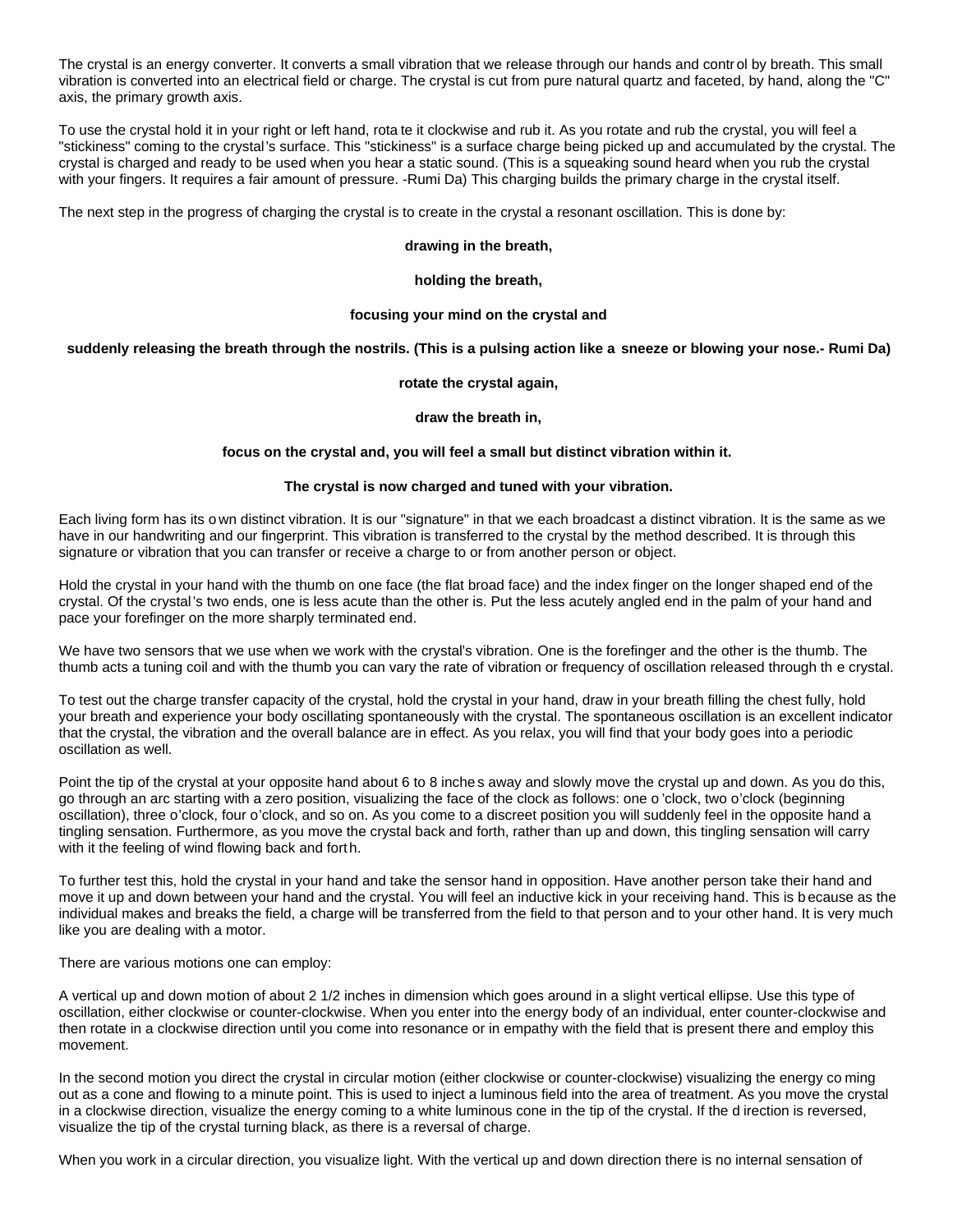light, but purely vibration. You can work with two distinct patterns: the vertical up and down motion equivalent to sound and the circular motion equivalent to light. Both of these are capable of being generated and emitted by the crystal.

The primary act of healing is to assist the individual in bringing the body into balance so that the energetic fields, which surround the body, flow in a natural, meaningful way. We exist both in our bodies as well as out of body. The programming of the energy fields that exist outside the body is that of energetic patterns which become fixed in space and oscillate in much the same way that crystalline unit cells will oscillate in a natural crystal. Very weak but precise charges can critically affect these patterns that we have around the body.

An ancient method of therapy for working with these forms of energy is acupuncture or acupressure. The Chinese have plotted these into what are called meridians. In these meridians are various points of differential resistance at the tissue area. These differential resistance areas are the acupuncture points. You can work on these points with the crystal in much the same manner as with needles although the crystal need only penetrate the energy body and not the physical body.

# **THE CRYSTAL AND BREATH**

One important aspect of working with a crystal is the breath. Breath and life are synonymous. When you breathe deeply you invigorate the body with a vital charge. As you draw the breath in you draw in oxygen necessary for the energy of life in the cells themselves. In that breath you are also drawing in a fluid - a particulate unit of life-energy, which is, called prana. Prana exists everywhere and is utilized by the thinking mind to build the patterns of energy we call thought. As a man thinks, so he is, and energy follows thought.

## **There are four stages to the act of breathing.**

**the first stage is the incoming breath,**

## **the second stage is the indwelling breath,**

## **the third is the outgoing breath**

## **The fourth is breath held out.**

If you listen carefully when you breathe you will note a distinct difference in tonality at each stage of breath. The four-stage process of breath is the primary heating cycle that keeps the body temperature constant and comes from the oxygenation of the blood. When the lungs are in vital active functioning condition, devoid of interference by smoking or pollutants, there is a rapid and precise exchange of the oxygen in the atmosphere into the bloodstream. Vitality globules or pranic energy/fluid is also transferred with the oxygen.

As you draw the breath in, you build the patterns of thought, intention, and what you wish to do, be, or perform. The act of programming the crystal or your own body occurs with the incoming breath, the inhalation. It is on the inhalation that the program is written. As you hold the breath there is a transfer of not only the oxygen, but also the intention or thought that you draw in with the breath.

Rapid, shallow breathing will strip you of vitality and make you subject to all of the vicissitudes of nega tive thinking which surround you at all times. To be vital, functioning and strong in working with the crystal, learn deep precise, sonorous breathing. Above all, do not be afraid to dwell in your breath and let the intentions permeate the body and complete their process.

When the process is completed, the waste products of the metabolism of the body, including carbon dioxide, are released with the outgoing breath. With that CO2 come the negative patterns that have been stored. For every positive thought, for every affirmative action there is also the resistance that goes with it. As you release the breath in a kind and gentle way you bring the polarities together to form a balance, the whole.

As you rest at the bottom end of the outgoing breath, you can prepare for the next stage of breathing. This is the primary cycle. With this cycle there comes also a series of vibrations. There are two forms of breathing: in through the nostrils and out through the nostrils. You will notice in breathing out through the nostrils that there is a deep sonorous vibrating tone to it. Breathing through the mouth, there is crispness and sharpness to the tone. The tone is much sharper. These are the two limits of the tonal range that we compose in the symphony of living...our o rchestra that vibrates within our body.

The Vogel-cutTM crystal is designed to bring balance to the body so that the body can breath again in a right and meaningful way. For all life to exist, to be meaningful, must be in a state of balance. When life be comes polarized in one direction or the other, there is an interference with the pattern of living.

## **Exercise**

Point a charged crystal at your opposite hand and move it in an up and down direction and let us again go through the breathing cycle. As you do that and come to the peak of your cycle, you will feel coolness in the opposite hand. The charge is moving from the crystal into the opposite hand. Breathe out and feel the charge waning.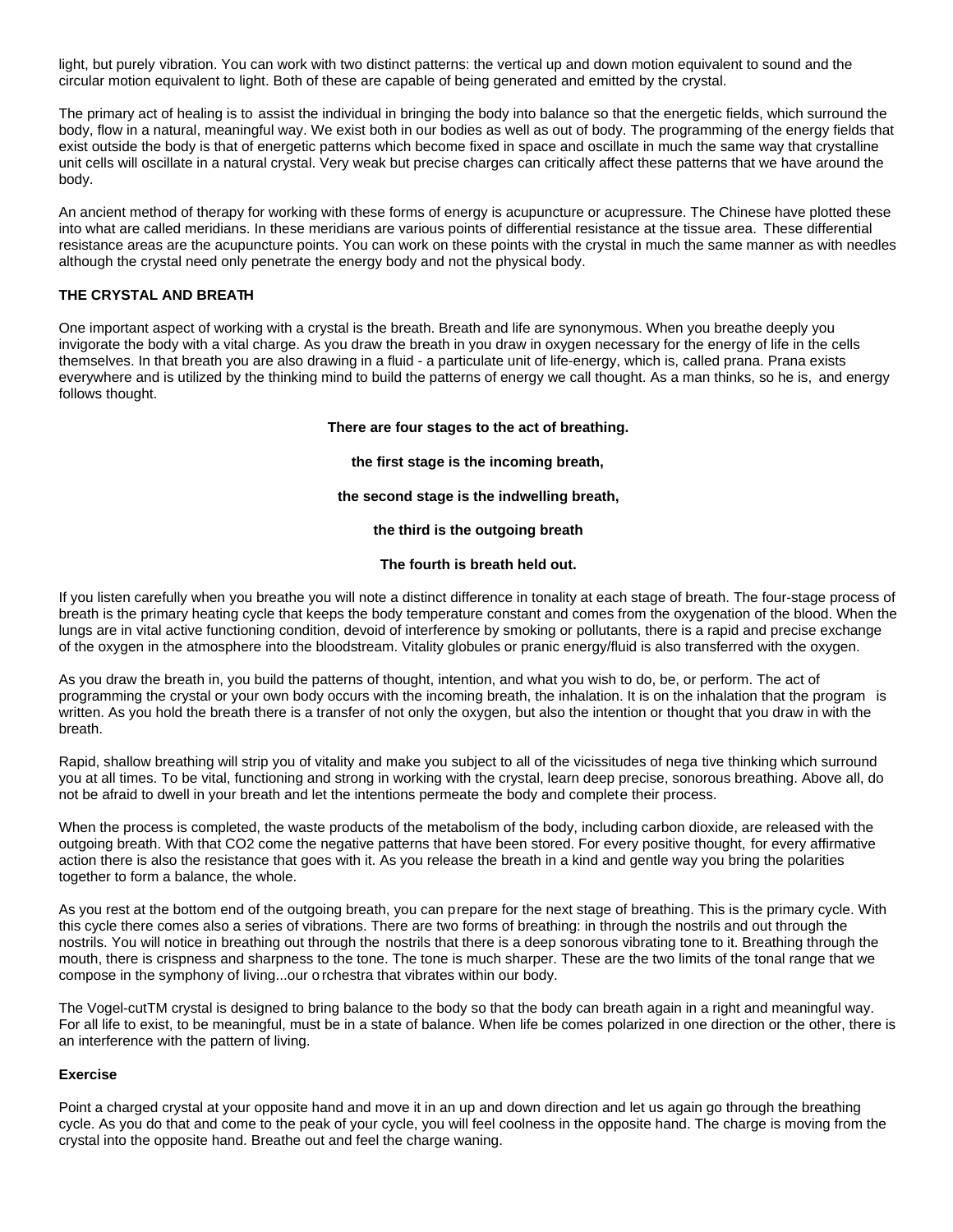This is a very important point I wish you to now ponder and remembe r. The period where your crystal is at its maximum of utilization and usefulness is when you have drawn your breath in and have held it. In the holding of breath the charge builds up and comes to its peak and maximum efficiency of charge release.

We store both around the body and in the various organs, and particularly in the bony structures, vibrations or programs which are inharmonious to the normal process of living. This means that the vibration is out of place. It is not performing a useful function and the body does not know how to release it. It is a psychic or energetic cancer. As a cell which is out of place growing on its own in a differentiating way, distinct from the surrounding tissue, is classified as a cancer, so too, we accumulate negative charges which disturb our pattern of living. These are parasitic. The following types of vibrations develop parasitic energy imbalances: a broken bone from a fall or injury. After the bone has healed and the tissue and bone are rebuilt, there is stored in the fracture area the impression of the moment of impact and reason for the injury. At that junction in the bone there is an inharmonious vibration residing. These often persist, remaining with the tissue until the area is purified from the disturbed vibra tion. One of the primary functions the healing crystal serves is in removing these inharmonious vibrations.

Tissue damage through surgical intervention creates shock in the body causing a state of imbalance in the area where the surgery has been performed. Prior to surgery, a program can be inserted, with the crystal, to prepare that tissue for operation by vis ualizing the operation and informing the body of what is to come. In post-op, the stress can be removed and the element of pain removed entirely by using the crystal to extract the shock and then project the love that one has within and the desire that the tissue grow back in a normal, meaningful way.

Records are written in bone. Spinal injuries and whiplash are prime examples where precise treatment can be given. A sudden impact or blow is stored in the tissue. The mind has no accessing mechanism for why the injury took place and therefore cannot release the damage to the tissue. It becomes stuck in this area. These can be released with the use of the crystal.

Arthritic conditions of certain types, especially in the early stages of arthritis are amenable to treatment and can be reversed in a dramatic way. Above all, wherever there is trauma, where a person has suffered severe emotional and psychic injury (separation form a loved one, divorce, feelings of inadequacy), there is trauma and shock stored in the primary centers which control the total body function.

The act of healing means to bring the body into balance. The act of healing means bring the Soul into contact with the functioning of the body so the two can act as one in the third: Spirit. Body, m ind, and spirit then act in concert or as one.

## **ORIENTATION**

It is assumed that some introduction, discussion, therapeutic intervention or other process of information gathering has preceded this form of treatment. It is important for the facilitator to hav e some background and understanding of what is going on with the client and their life. A normal type of intake interview protocol would suffice.

The client needs to know something of what this procedure is about and what their role is in the treatment. Their task is not simply to be passive, but an active participant in their healing process. You will need to educate them about the breathing processes involved in the treatment, particularly the pulsing of the breath at the release phase.

It is important also that the client know what you mean when you instruct them "to go to the source of their distress" and that it is not necessary that they find anything in particular. Whatever arises in their consciousness is enough. If nothing in particular arises th is is fine as well. Consciousness will go to the source of the distress whether or not the client is aware of it or not. One is always speaking to the client's Higher Consciousness or Soul.

You may need to take a moment or two to prepare yourself for the treatment. Being centered and Heart Focused is very important. Whatever else may happen during treatment, therapeutic intervention with the crystal is primarily a means of transmitting unconditional Love. Healing is the process of allowing more Love, of allowing the Soul to become more fully embodied. All other considerations are secondary. The amelioration or removal of specific conditions is part of the process of allowing a more fully embodied Soul life. It is the consequence of treatment but not necessarily the primary purpose. The "healer" or facilitator is working as a Soul to assist another Soul in manifesting more completely in the earth plane. It is important that the facilitator have a degree of consciousness as a Soul to be effective.

## **Orientation | Clearing and Charging the Crystal | Treatment**

# **CLEARING AND CHARGING THE CRYSTAL**

The first step in any crystal healing procedure is to clear and charge the crystal.

Clearing the crystal is accomplished by holding the crystal, operating tip upwards, between two opposing faces with the thumb and second finger of the non-dominant hand. The thumb and second finger of the dominant hand support the tips of the crystal. The thumb supports the base of the crystal and the second finger supports the operating tip.

Focus the mind on the intent of clearing the crystal of any unwanted charges or programming. Slowly draw the breath in as you focus on your intent and on the crystal. Hold the indwelling breath for a second or two and then release it in a sudden burst. This sudden burst is similar to a sneeze or clearing one's nose. The pulsing action will disrupt any accumulated charge. The focussed intent will target the precise programming or charges to be disrupted or erased. Repeat this process for each pair of faces of the crystal. For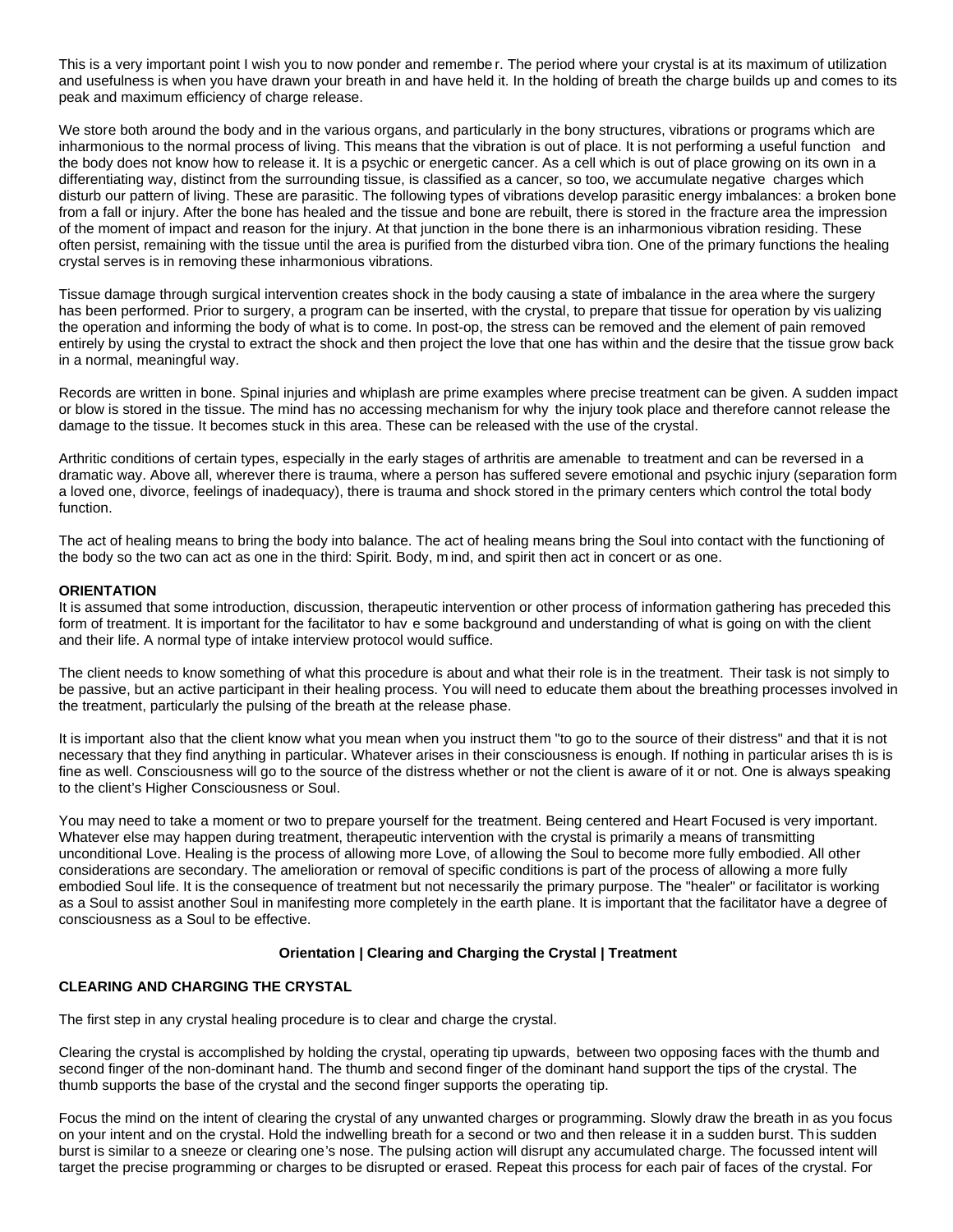example, you would do this three times with a six-sided crystal, four times with an eight-sided crystal, and so on.

It is possible to selectively clear or erase programming in the crystal just as one can delete specific documents from a computer file. It is simply a matter of focusing the mind on what it is one wants to clear or delete from the crystal.

To charge the crystal, hold it in your dominant hand and rotate it clockwise while squeezing it with each rotation. The squeezing action elicits the piezo-electric property of the crystal. As you do this the surface of the crystal will begin to feel sticky and a squeaking sound may be heard. This indicates that a primary charge has been built up on the surface of the crystal.

The second step in charging the crystal is to hold it in the dominant hand with the index finger over the operating tip with the other tip in the palm of the hand. Bring into awareness an experience of love and well being. It is best that this be a genuine experience you have had and not just a thought or philosophical concept. Feel the sense of love and well being in your body as you slowly draw the breath in. Focus on the crystal and release the breath in a sudden burst or pulse through the nostrils.

The crystal will then begin to oscillate or vibrate in your hand. You may feel the vibration in your body as a kind of buzzing or tingling sensation or perhaps even heat. If this does not come immediately draw in a slow deep breath as you focus on the crystal. As you draw the breath in the charge from the crystal will enter your body and it may be easier to experience the energy this way. Don't be concerned if none of this experience occurs at first. It often takes time to be able to sense the subtle changes.

To test whether or not your crystal is charged you can perform the following procedure.

Hold the crystal so that the flat surface of its body is parallel to the floor. Draw in a slow deep breath. With the breath held in, gently stroke the surface of the crystal. Your finger should lightly glide over the surface. Slowly let the breath out and continue lightly stroking the crystal. As the breath is released the surface of the crystal should become sticky. When the breath is fully exhaled you will feel as if the finger can no longer move across the face of the crystal. It becomes stuck. The resistance or stickiness is due to the charge build-up in the crystal.

Drawing the index finger slowly from the tip of the crystal to the girdle (where the sloping faces forming t he tip meet the body of the crystal) is another way to test if it is charged. When the breath is drawn in the finger will glide easily over the surface of the crystal. With the breath exhaled there will be a "stickiness" or resistance that prevents the finger from gliding smoothly.

Once charged, the crystal is responsive to your breathing. When the breath is held in there will be no charge in the crystal. It is in your body. When the breath is exhaled the charge is transferred to the crystal. The crystal's greatest potential moment, therefore, is when the indwelling breath is held.

## **Orientation | Clearing and Charging the Crystal | Treatment**

## **TREATMENT**

The primary focus area for general healing work with the crystal is over the thymus, about four finger widths below the sternal notch. The thymus acts as a sonic screen converting long wave frequencies into shorter wave frequencies that can be utilized by the body at every level, particularly the cellular. There is also the consideration that the thymus lin ks one into the immune system of the body thereby giving access to a large portion of the energy system. We are not dealing with the Heart chakra per se.

Optimally, the client will be standing. If necessary they can be sitting.

One stands, more or less, at ninety degrees from the client so that the empty hand, serving as a sensor, can reach to be between the their shoulder blades while the "crystal" hand can reach to the their sternum.

The client should be standing with hands at side, not held together.

Ask the client if they truly want healing to take place and are willing to be responsible in their own healing process. It can often be helpful to ask if they imagine themselves being well. If they cannot answer yes to either question, further counseling or other form of intervention may be more appropriate.

First, come into resonance with the client.

If one is so inclined a short prayer can be spoken or a statement of intent made. The facilitator is speaking as a Soul invoking or calling upon the resources of the client's Soul consciousness. Apart from setting the intent and focus it also begins the process of coming into resonance with the client. We all share sacred frequencies and resonance or entrainment can be most easily established at the level of the Heart, the seat of the Soul.

 During this stage the client can hold the crystal. The Soul or Higher Consciousness will download whatever coding or information is necessary for treatment. Once this is done the facilitator again takes custody of the crystal.

One then establishes resonance on a physical energetic level. Pacing the breathing of the client can do this. i.e. breathing with the client. As they breathe in, you breathe in. As they breathe out, you breathe out. If the client is breathing too shallowly encourage them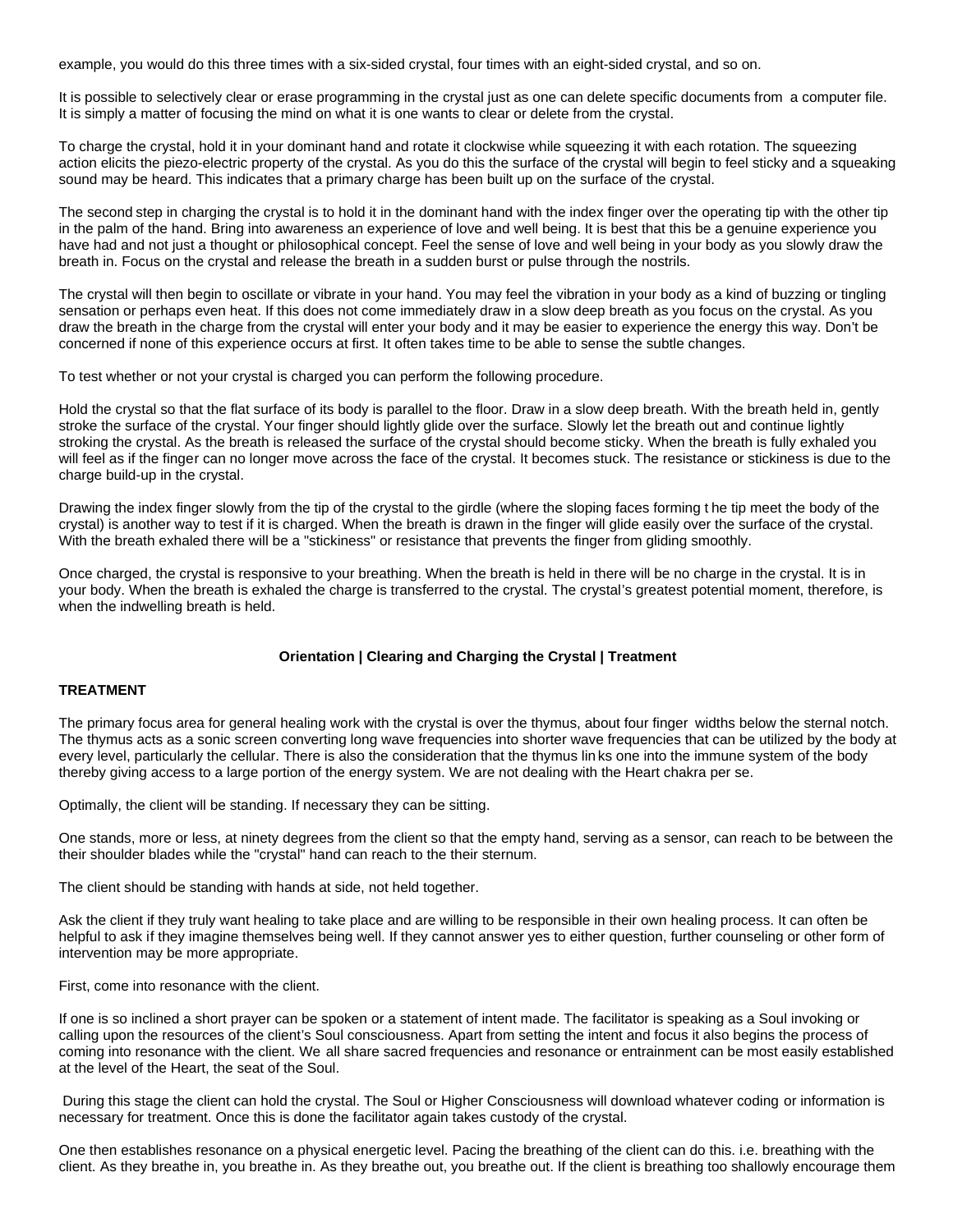to breathe more deeply. This can be done by verbal suggestion or non verbally by simply increasing the depth of your own breath. If they do not follow your non-verbal suggestion you can then instruct them as to how you wish them to breathe. The purpose of working with the breath at the beginning is simply to energize the client and encourage their energy to flow a little more freely. The intent is not to induce any kind of hyperventilated state, but to allow more flow, energy, and relaxation.

Once you have come into energetic resonance with the client and are satisfied with their breathing you can then enter the energy field with the crystal. To do this draw your breath in and hold it. Move the crystal in toward the thymus with a counter rotating movement. This is done by a pronation of the arm as you move the operating tip of the crystal toward the client 's thymus area. You are not describing a counterclockwise circle with the crystal, but simply rotating or rolling it in a counterclockwise direction. The crystal is held at a distance of approximately one inch or so from the client 's chest.

Slowly rotate the crystal clockwise by supinating the arm. Again, you are not describing a clockwise circle with the crystal but merely rotating or rolling the crystal clockwise. At a particular point in the rotation a slight resistance will be felt. This is usually accompanied by a shift in the client's body. The breathing may change; the body may begin to move back and forth; rapid eye movement may begin or there may be a change in skin tone and color in the face.

You may also feel a change in your own body. Sensations in the sensor hand will usually occur; there may be heat, tingling, pulsation or various other changes. All of these are indications that you have linked or entrained to the client's energy field or etheric body. You may feel the crystal as if bouncing or floating on a wave of energy, a magnetic field like sensation coming off the clients body. Once this is accomplished you can release the breath and breathe normally. It can be helpful to breathe in synchrony with the client.

If you are not able to link into the field upon firs t attempt, begin the process again. If you do not have success on the second or third attempt another method can be useful. This is a variation or refinement of the process just described. Imagine over the thymus area of the patient a small clock-face, perhaps two inches in diameter with the thymus directly in the middle. Attempt to link in to the field as already described but this time entering at the twelve o'clock position on the clock rather than the center point. If this is not successful move to one o'clock, two o'clock, three o'clock and so on until you find the area of resonance. In the beginning it is a matter of practice, patience, and sensitivity.

Once resonance has been established you can move on to the next step. As you breathe with the client slowly move the crystal up and down over the sternum. Be sure that the rhythm of the movement follows the breath. As the breath comes in the crystal moves upward. As the breath flows out, the crystal moves downward. Be sure that the movement of the crystal is smooth and synchronous with the breath. The effect of this motion is to amplify the overall energy field.

If the client is breathing in a shallow fashion it may be necessary to guide their breath. Tell them to breathe in……and out in the rhythm or pace that you wish to set. Maintain the movement of the crystal in pace with the breathing.

Instruct the client to go to the area of distress with their mind and describe their experience. They may offer visual, verbal, or kinesthetic references. Often the experience does not seem directly related to the distress you are treating. It is important to work with the material presented by the client at face value during the session. It is not necessary to interpret in any particular way. During the treatment work with the images, words, and sensations the client presents. It is their experience whether actual or metaphorical. Later one can examine the session for meanings other than what the client has described. Often therapeutic metaphor is the most effective and powerful means of accessing the subconscious.

Continue this step of the process until you feel satisfied that you have dealt sufficiently and effectively with the information presented by the client. Sometimes the client will offer no information at all beyond sensations of tingling, heat, spaciousness and so on.

The next step is to begin describing clockwise circles over the thymus with the crystal. It is as if you are tracing over the imaginary clock-face mentioned above. This motion with the crystal will link you more deeply with the issue with which the client is grappling. Instruct the client to go to the source of their distress with their conscious ness. Begin to make the circles faster and smaller as if creating a clockwise spinning vortex. Tell the client to be one with the distress and to accept it totally.

As you continue to describe the clockwise circles over the thymus instruct the client to take in a slow deep breath as they focus more intently upon their distress. You do likewise as you draw the crystal away from the thymus area at approximately a forty-five degree angle. The sensor hand also is pulled away from between the shoulder blades at a similar forty-five degree angle.

At the peak of the inhalation tell the client in an emphatic voice to "RELEASE!". Both you and the client simultaneously pulse the breath forcefully through the nostrils in an explosive release of the breath. It is important that the release of breath be as synchronized as possible.

When the client exhales there may be a tendency that they begin to bend forward. If this happens encourage it with a light touch to the back of the head. Bending over forward can facilitate the releasing process and is often a natural inclination in this process. It is important not to force the client to bend over forwards as they may have lower back distress of which they have not informed you.

When the releasing is complete, bring the hands so that they energetically support the client. The dominant hand is over, but not touching the sternum area while the sensor hand is similarly positioned over and between the shoulder blades. This is to ensure that energy does not continue to flow out the client as in a type of "energetic bleeding".

Once you are satisfied that the field has stabilized you can begin the process of closing it. This is accomplished by describing, with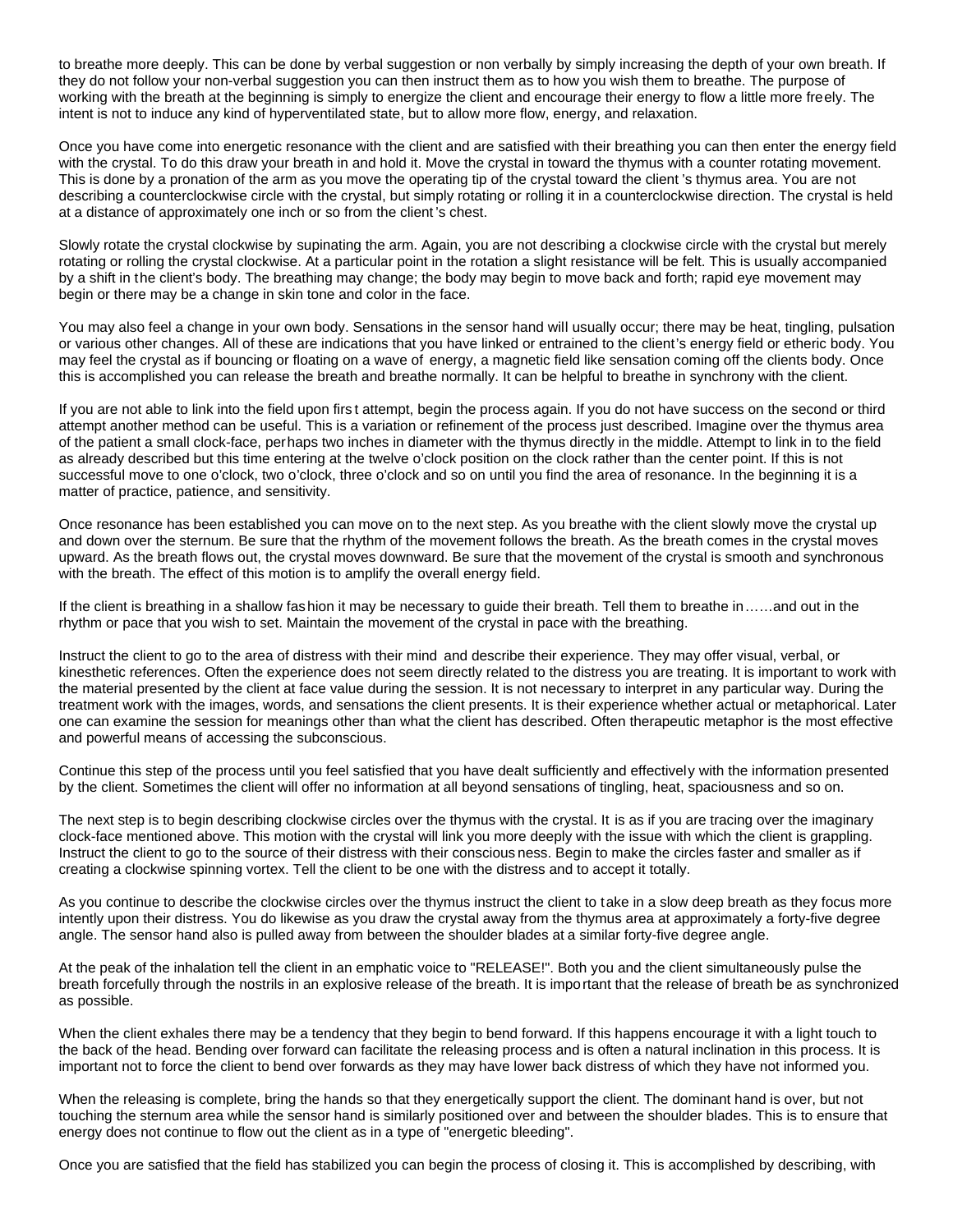the crystal and sensor hand, large spiraling circles around the front and back of the client, linking the major chakras: crown to base, brow to polarity, throat to solar plexus and finally coming to rest at the heart. The crystal is placed on the chest over the thymus and the sensor hand comes to rest on the back between the shoulder blades.

This is followed by a hug if appropriate. The hug is not just a gesture but actually serves to bring the client into a greater state of energetic balance. This is assuming, of course, that the therapist is in balance. If this is not the case one should no t being doing this treatment at all. One could instead seek treatment.

#### **The power of Vogel crystal for healing and protection** By Jaime T. Licauco

I'VE heard of the Vogel crystal many years ago, but never really paid much attention to it. I knew it was nam ed after a former IBM scientist, Marcel Vogel, who became fascinated by the effects of quartz crystals and conducted extensive experiments to discover, enhance and utilize their hidden properties.

Before getting involved with crystals, Mr. Vogel worked on the luminescence of liquids and solids. He is credited with the development of the magnetic coating for IBM's hard disc and the red hue in color television sets. His creative genius is demonstrated by the fact that during his career he accumulated over 100 patents.

Peter Tomkins and Christopher Bird, in their pioneering book, "The Secret Life of Plants," described Vogel's experiments proving that plants react to human thoughts and emotions, thereby confirming Cleve Backster's contention.

## **"Priesthood"**

Dr. James J. Hurtak, president of the Academy for Future Science and author of "The Book of Knowledge: The Keys of Enoch," told me in a conversation I had with him in 1997 in California about the discovery that he and Marcel Vogel made about the existence in ancient times of a "priesthood of crystals" who knew how to utilize the power of crystals for storing information, interdimensional communication, healing and inner transformation. That was after I told Hurtak what happened to the big crystals I held in Arizona which I mentioned in last week's column.

But what really got me actively interested in knowing more about this special crystal was an incident that happened to me early last year. I saw a strangely attractive crystal pendant worn by Helen Mirasol. When I looked at it closer and asked what it was, she told me it was a Vogel Star of David crystal and it had two sides, the male (or yang) and female (or yin). The Star of David is a powerful symbol of ancient Judaism as well as other esoteric societies.

When I held the yin side and stared at it, I at once felt the very strong energy emitted by it and suddenly went into trance and collapsed on the floor in front of the startled Helen. After a few seconds, I recovered or balanced my energy field, stood up and exclaimed to Helen, "What the heck is that crystal? Where did you get that?"

Helen explained to me what she knew about the Star of David crystal and its use for healing, meditation and psychic protection. She told me she used to suffer from arrhythmia (irregular heartbeat), but after wearing the Vogel pendant, her heartbeat normalized without medication. She said she bought it from a crystal store in downtown San Francisco. I immediately asked her to get me one. When my Vogel crystal pendant arrived a few weeks later, I read all the available literature I could about Vogel and his scientific experiments with crystals.

A few months after I got my clear quartz Vogel pendant from Helen, I found myself in San Francisco and the first thing I did was t o go to that crystal shop where I bought several more Vogel pendants despite their rather expensive price. I bought one rutilated and another tourmalinated crystal.

## **Effects of Vogel**

When I gave the tourmalinated Vogel crystal pendant to a highly stressed female friend of mine, who is a medical director of a multinational pharmaceutical company, she reported to me that after wearing it for a few days, her tension was gone, her sleep was deeper and her dreams were more vivid and more easily recalled than before.

The effect of the Vogel crystal on me has not been as dramatic as those of Helen's or that of my medical director friend. But I feel more comfortable and protected when wearing it, and also less tension. I used it twice to heal two separate women of their headache and it worked!

How did Vogel discover the particular shape and cut that's been named after him? He said he woke up one morning and "in my waking state I saw this shape. It stood in front of my mind's eye and it remained that way for minutes, not just a fraction of a sec ond. No words. Nothing. Just an image. And though I knew nothing about the Cabala, what I was seeing was the Tree of Light." This is different from the Star of David symbol mentioned earlier but it also had male and female polarities.

Paul Jensen, in his booklet "Introduction to Vogel Healing Tolls," relates that "it took Vogel one year to cut and grind a crystal to the ratio and properties of the Tree of Life. In so doing, he produced a precision instrument that transducers subtle psychic energy in a scientifically measurable field."

"The large end of the Vogel healing wand is cut precisely to the interior angle of 51 degrees, 51 minutes, 51 seconds, the same angle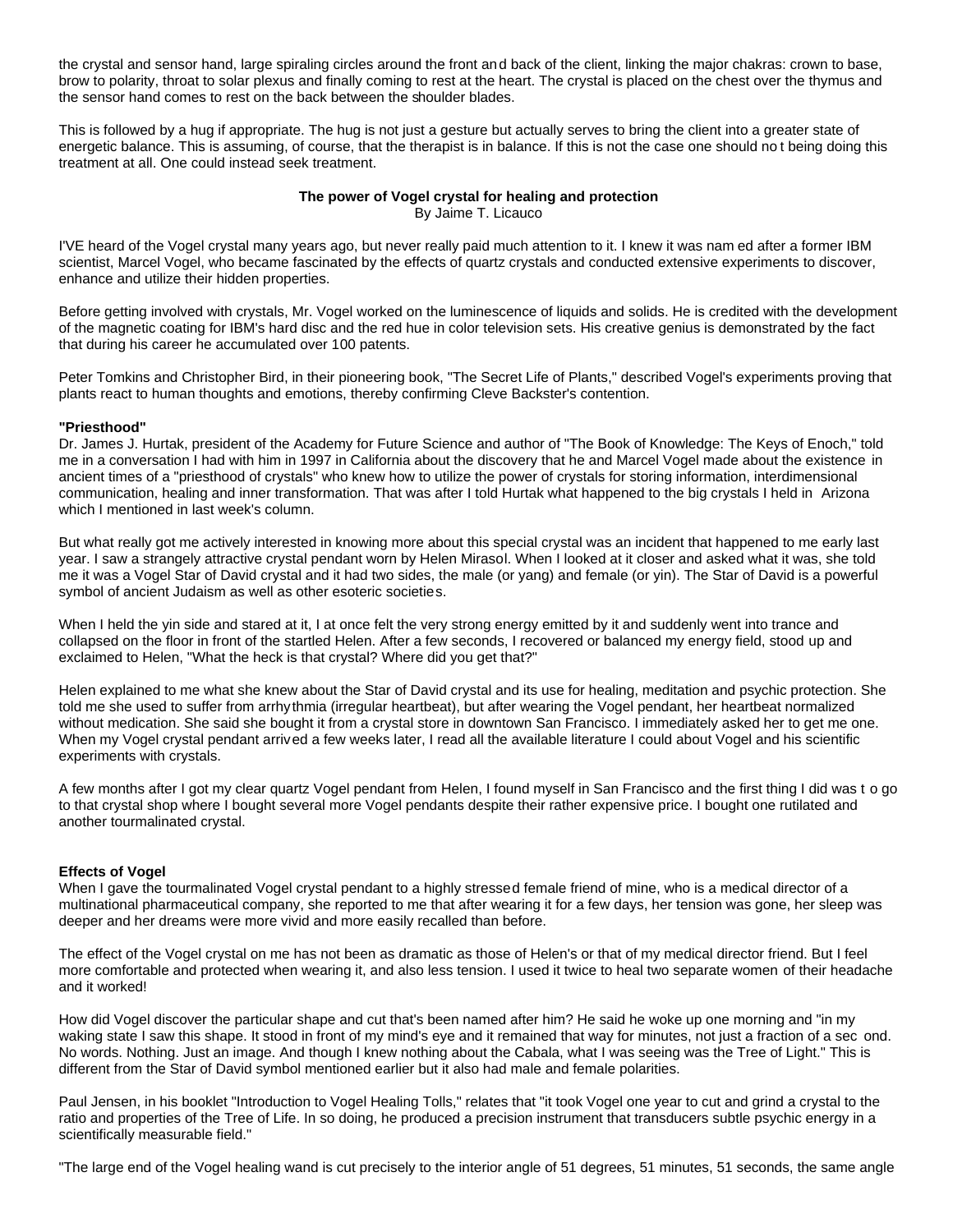as the Great Pyramid of Giza. This end is the female receptive end. It draws prana (life force) which spins down the length of the crystal, being amplified every time it hits a facet. When it reaches the small end, this highly amplified prana is focused through the male end (which is cut to a larger interior angle than the female end) producing a coherent laser-like energy."

Vogel found after years of scientific experimentation that crystals cut to this shape, no matter how large or small, produced a consistent vibratory "note" or signature of 454. The measuring device used to determine such signatures was the Omega 5.

### **Rumor**

In the Philippines, there was a rumor spread by some crystal dealers that all Vogel crystals are laboratory-grown and therefore artificial. When I asked Paul Jensen about this, he wrote back:

"Anyone saying all Vogel crystals are laboratory-grown are misinformed. Only the Siberian crystals are laboratory-grown, all others are natural.

"Siberian quartz is laboratory-grown in Russia. It is not dyed; rather it is cultivated quartz. The bright color (of the Siberian cryst al) comes from the super-saturated solution in which they are grown. This solution is silica-based, with certain chemicals added to produce the color. To produce the Siberian Blue crystal, for example, cobalt is used to make it blue. But none of the crystals are irradiated and the other chemicals are held secret by the Russians."

Marcel Vogel died in February 1991, but years after the first Vogel healing wand was developed, it was discovered, through experiments, that consecrated water, as well as waters from sacred sites known for spontaneous healing and water empowered or charged for healing by shamans of various cultural traditions, also carry the same signature 454.

"This gives us some insight," says Jensen, "into the phenomena of healing with the Vogel crystals. Because of their vibratory signature (454) they communicate directly with the water of the body, returning it to a healthy [structured] state." After all, water is really a crystal in liquid form.

These Vogel crystals will soon be introduced in the Philippines not only for healing, meditation and psychic protection, but perhaps more importantly, to help transfer the abundant energy of this instrument to this part of Planet Earth. Because of their precise and coherent power, these unique crystals can be potent tools for inner transformation and planetary healing in this new millennium.

# **CREATING A QUANTUM CONVERTER:**

The Vogel-cut™ Crystal (excerpted from the forthcoming book Crystals, Love, and the Matrix of Consciousness: The Legacy of Marcel Vogel) by Rumi Da.

 A natural crystal from the earth demonstrates the capacity for information storage, amplification, and tran sfer, but it is unable to cohere that energy. Coherence, the transfer of a single frequency or narrow band spectrum energy, is an important factor if the energy or information is to be stored or transferred while maintaining its integrity.

 Of equal importance is the fact that no two unfaceted crystals are the same and therefore they are incapable of producing the same precise effects. In the process of creating a meaningful technology it is important that the results obtained are able to be replicated by anyone with adequate skill and training. With the use of unfaceted crystals, these results are similar, but not the same. It is necessary to facet crystals into a precise geometric form in order for them to manifest their greatest potential.

 When quartz grows within the earth it must accommodate its growing environment and usually accretes to it many undesirable secondary vibrations. Physical manifestations of this might be a distorted geometric form, cracks, crevices, multiple secondary crystals growing on the surface of the primary crystal, and so on. Although often aesthetically appealing this creates what might be thought of as a low signal to noise ratio. Once this "noise" or the unwanted secondary vibrations are removed there is a high signal to noise ratio or a clear, clean signal. This is accomplished through the correct and conscious faceting of the crystal. A precise, correct and conscious faceting of a quartz crystal allows it to become a precision tool for healing and meditation work.

 Rubies, for example, are faceted to make them useful for laser applications. Aluminum oxide chromium, ruby, is a rather unimpressive stone until it is faceted into a cylinder with Brewster windows so that light can be pumped into it and reflect ed internally so as to produce a coherent light - a laser. The rubies used in this technology are synthetic primarily because of cost and the ability to control the purity of the crystal.

 The first shape created by Dr. Marcel Vogel was a four sided bi-pyramidal form. In 1974, the pattern for the crystal came to him intuitively, in dream, without any conscious understanding of the energetics of the form. It took one year of hard work in the glass shop at IBM for the crystal to be given shape. Unknowingly Marcel had created a form that was of the same configuration as the Kabbablistic Tree of Life, although the crystal was a three dimensional representation of this sacred geometry.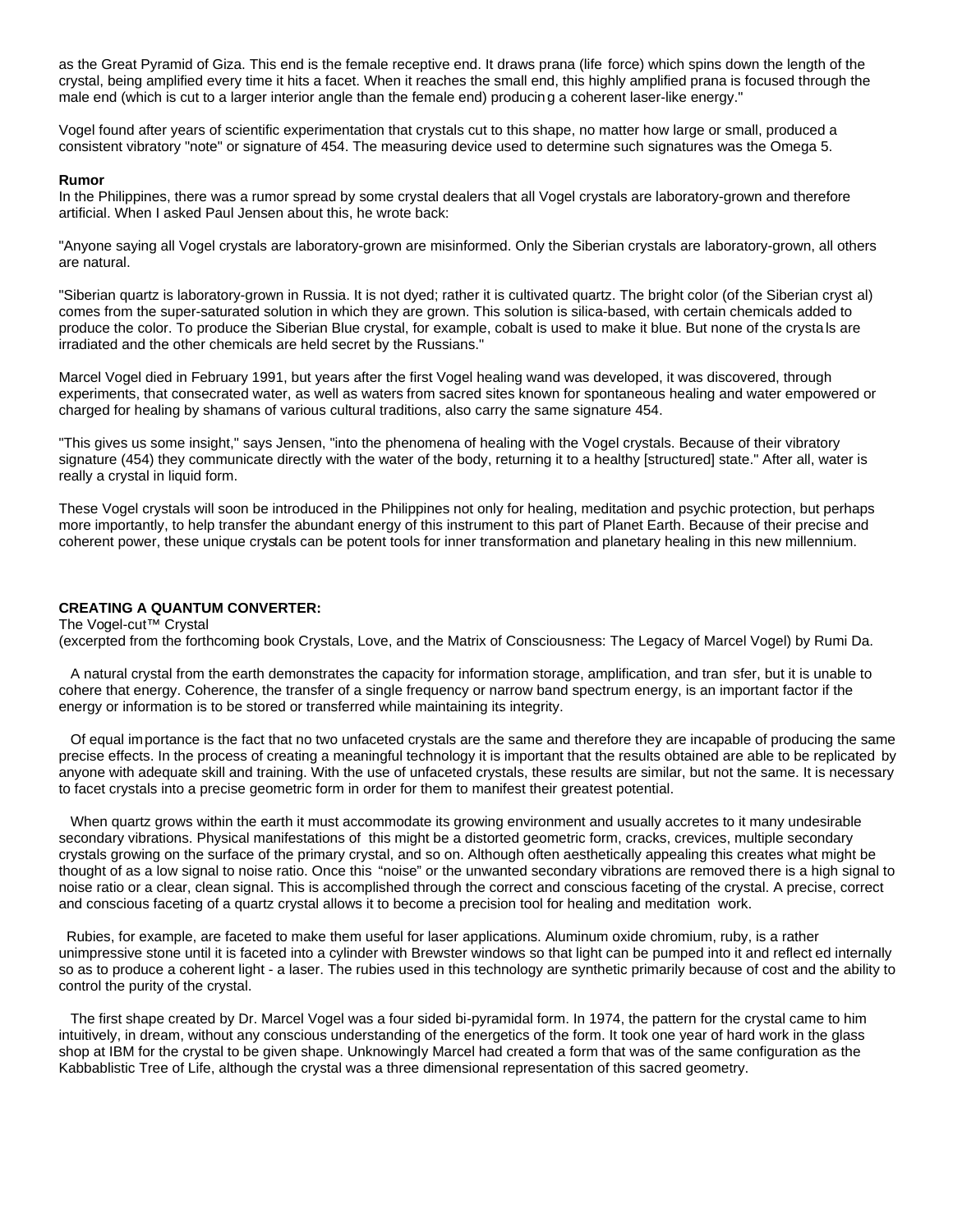

 Through intuitively guided efforts, an instrument of quartz crystal was created with which experimental results could be replicated. The faceted crystal has the ability to cohere energy, unlike its unfaceted predecessor. These crystals can be duplicated precisely so that multiple crystals can be tested. Each crystal must, however, meet the exacting specifications. A simple physical copy of a Vogelcut™ crystal does not necessarily meet the required standards. This can be determined through the use of the Omega 5, a psychotronic instrument used for measuring extremely subtle energies. Many people have found themselves in possession of an imitation of a Vogel-cut™ crystal and wondered why it doesn't function as expected. Although similar in appearance, it is not at all the same precision instrument.

 The two ends of the crystal are cut to specific angles. The more acute end, called the operating tip, is intuitively faceted to be in resonance with the individual for whom the crystal is being prepared while the more obtuse tip is shaped to have a specific fixed resonance to an aspect of the earth grid: the Cheops pyramid.

## **FACETING A VOGEL-CUT™ CRYSTAL**

 There is a story of three stonecutters preparing the blocks necessary for the construction of a building. Upon being asked what they were doing, one cutter, irritated and angry, dissatisfied with his life, snapped back saying "I'm cutting rocks here to build whatever it is they're making! What does it look like I 'm doing!"

 The second worker, preoccupied with making enough money to satisfy all his needs and wants, responded to the same inquiry saying "I'm making these blocks so that I can feed and clothe my family, pay the rent and keep up with all the bills I have. It 's all very hard work!"

 The third worker happily completed his chiseling, paused, looked up at the questioner with a smile on his face, and said "I've been allowed to help build this temple. A place of Light where people can come, worship, and be healed in the house of their Lord."

 Three individuals all doing the same job, or are they? It is the attitude of the third cutter, the realization of the great gift of being allowed to participate in the creation of something that can be of service to humanity that is necessary to create a true healing instrument. In the creation of the sacred stones, not only are the needs of others met, but also the needs of the cutter. In serving others we are served.

 Vogel-cut™ crystals are specially tuned quantum converters designed to assist in accessing and utilizing particular energies. The angle of the tips are critical to creating a instrument that is in resonance with the water molecule and to the individual for whom the crystal is being prepared.

 Many practitioners find the option of having a crystal custom made for them to be particularly attractive and useful. The name of the practitioner and sometimes their photograph is used as an energetic witness. Prior to initiating the creation of a Vogel crystal ™ from the raw material a moment or two is taken to focus on the individual for whom the crystal is being prepared.

 Authentic Vogel-cut™ crystals are created from the best quality natural raw quartz available. This raw material is sometimes from Siberia, sometimes from Madagascar, and frequently from Brazil.

 The first stage in the preparation of a healing or meditation crystal is to create a rough cut on the trim saw. This means that a very rough shape of the desired finished product is formed using a diamond blade. The crystal at this point is opaque. The surface of the crystal appears to have a frosting on it. The direction of the cut is always along the "C" (central) or growth axis of the crystal. This is an important factor and is not always respected in many of the copies or counterfeit crystals we have seen. In many of the "imitations", not only is the cut frequently faulty, irregular and inaccurate, but the natural energy flows of the crystal are not respected. This results in a healing piece or medallion that may appear the same as a genuine Vogel-cut™, but is in actuality a completely different crystal.

 The next task is to take the rough cut crystal to the lapping machines where it is gr ound with a series of finer and finer grits. This is similar, although not the same, as the use of finer and finer gradations of sand paper used on wood to bring about a smoothe finish when building furniture. All the work on the flat laps is done by hand without the use of any "dop sticks" or mechanical arms or calibration. It is entirely an intuitive or feeling process.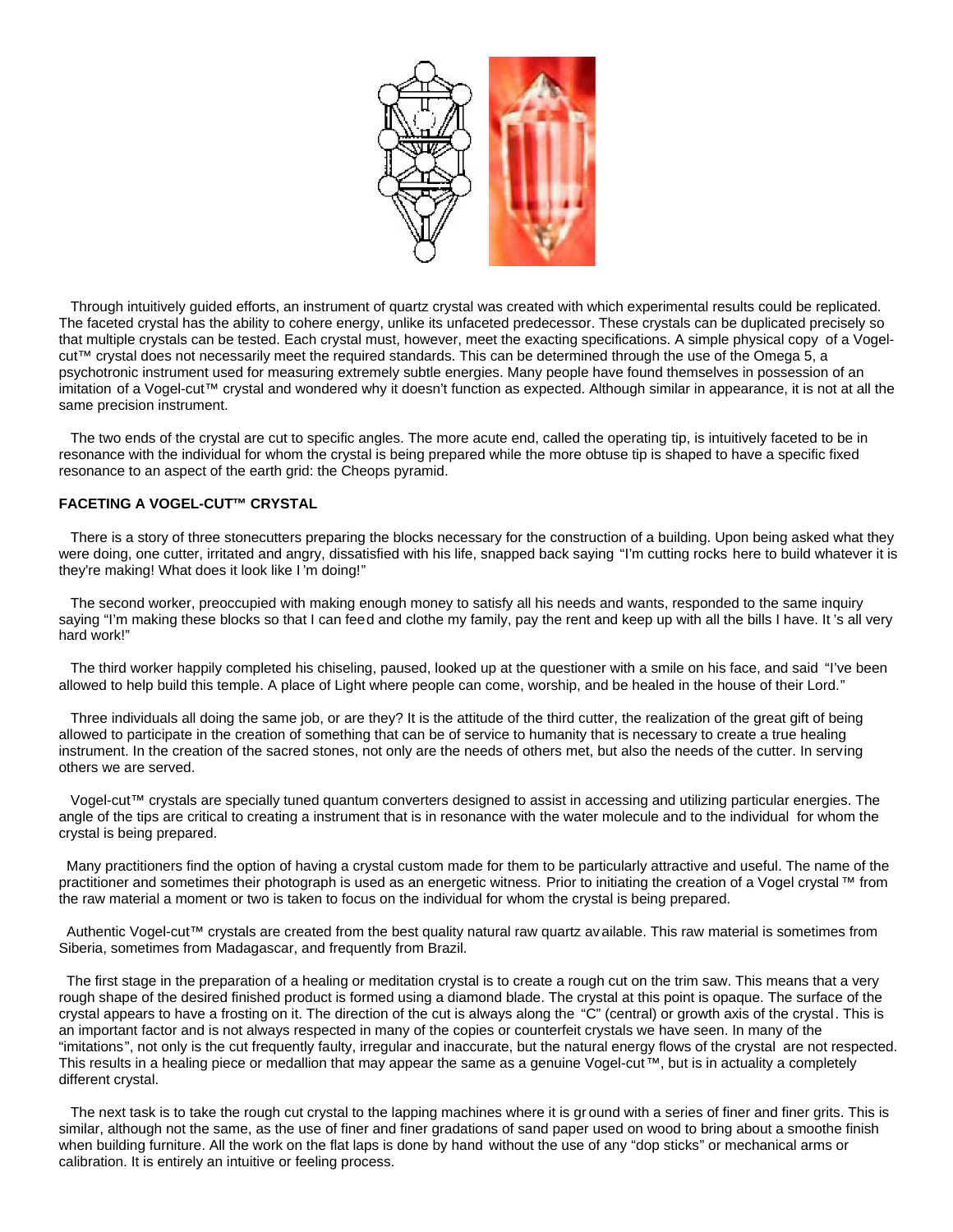This is truly a task of love and meditation. The environment is noisy and cold. Water must be continually flowing on the lapidary wheels as the crystal is faceted in order to prevent the crystal from becoming overheated and cracking or shattering. The sound of the grinding crystal can be quite hard on sensitive ears. Frequently earplugs have to be worn. To breathe in the effluvia from the grinding quartz is hazardous and face masks are usually worn so that the material is not inhaled. The same applies to the eyes. Protective glasses or goggles are often required.

 The finished product is then checked energetically with the Omega 5 to make sure that it has the appropriate energetic value indicating its resonance with water. We also check to ensure that the crystal is appropriate for the individual for whom it was prepared. It is also important that there be no cracks or chips in the surface of the crystal. A certain amount of inclusions within the crystal are acceptable, but this does not include internal fractures or crack.

 Finally, I will treat the crystal in a way shown to me by Marcel to install a particular permanent program ming in it so that it can be used only an instrument of service.

 Often a crystal will get broken for a variety of reasons. Sometimes this is a result of carelessness, but periodically a crystal will have the tip flake off or fracture due to a major shift in the fundamental frequency of the user. A Vogel-cut™ crystal is designed to precisely fit your energetic field. Should this field change in a dramatic way it may be necessary to alter the angles of the terminations of the crystal. Unable to withstand the pressure that may be created by a field so out of phase with its primary frequency the crystal will flake off at the tip. This usually happens at the operating tip or more acute angled termination. Should this happen we can easily re-tune or re-cut your crystal for you at a nominal cost. Our focus is to be of service to our friends who wish to work with Vogel-cut ™ crystals in a real and meaningful way.

 The faceting process can be thought of as "domesticating" or teaching the crystal to function in a specific way in order to bring out its highest potential. The faceting is done as a gift to the crystal, not as an intrusion or violation. It is not appropriate to alter every crystal. For some their highest value is to remain in their natural form. Thi s attitude is critical in the transformation of raw quartz into a Vogel™ crystal. Since the early days the number of facets on the crystals has been increased from four sides to six, eight, twelve, thirteen, twenty four, and so. The greater the number of facets the greater is the potential energetic spin within the crystal. Each facet is like a mirror from which light can be reflected.

 As mentioned, a crystal must be faceted not only with geometric precision along the "C" or growth axis, but must also be worked with right attitude and consciousness. It is not simply a matter of mechanically cutting the same general shape. I have had some of the best crystal and diamond cutters in the world from Germany attempt to reproduce th e Vogel-cut™ crystals with no success. Despite the similarity of appearance the energetic measurement of these crystals were not at all the same.

I presented these crystals and the findings to Marcel and he laughed saying:

 "You see, I've told you before that you can go ahead and try to copy these crystals, but you can't do it. Now you know for yourself! There's much more involved than just cutting crystals into a certain shape. " (personal communication)

 Since his passing in 1991, many people have attempted to copy Marcel's crystals, but to my knowledge none meet the energetic standards required. I have tested many of the duplicates and found them to be lacking not just physically, but energetically as well.

We continue the production of authentic Vogel-cut™ crystals with the same cutters who have been faceting the crystals for years. Shortly before his passing Marcel asked us to maintain the high standards he established for these instruments:

 "I ask that you carry on this work as best you can and maintain the standards we have striven to achieve over the years. I have given you the heart of my work and I know you will continue with wisdom and love. " (Letter: Marcel Vogel - Rumi Da 1990)

The form geometry of a Vogel cut™ crystal creates a coherent field of energy that can act as a carrier wave of information whereas raw quartz does not.

Why is this important?

### According to Marcel:

 "This carrier wave must have a coherency to it so as not to mingle with the radiation 's emitted from the target material but act now as the differentiation transport vehicle. The quartz crystal cut in the bi-pyramidal shape provides such an instrument. " (P.R.I. Newsletter #7.4 July-August 1990)

 In the case of offering "healing" service to another individual, the radiation emitted from the target material would refer to the difficulty, injury, or distress experienced by the client. The coherent light emitted from the Vogel™ crystal is able to penetrate the often disparate radiant fields within and around a distressed individual. An incoherent energy is often dissipated if not completely absorbed by the chaotic field generated by the distress.

 In a Vogel-cut™ crystal the differing angles of the tips create a diode effect with the transmi ssion of energy from one termination to the other.

 With the field moving primarily in one direction the energy of an individual is reflected back to them through the crystal. By using a Vogel-cut™ crystal a charge separation can occur. The "healer" is not affected by the client's field. This is one of the primary benefits